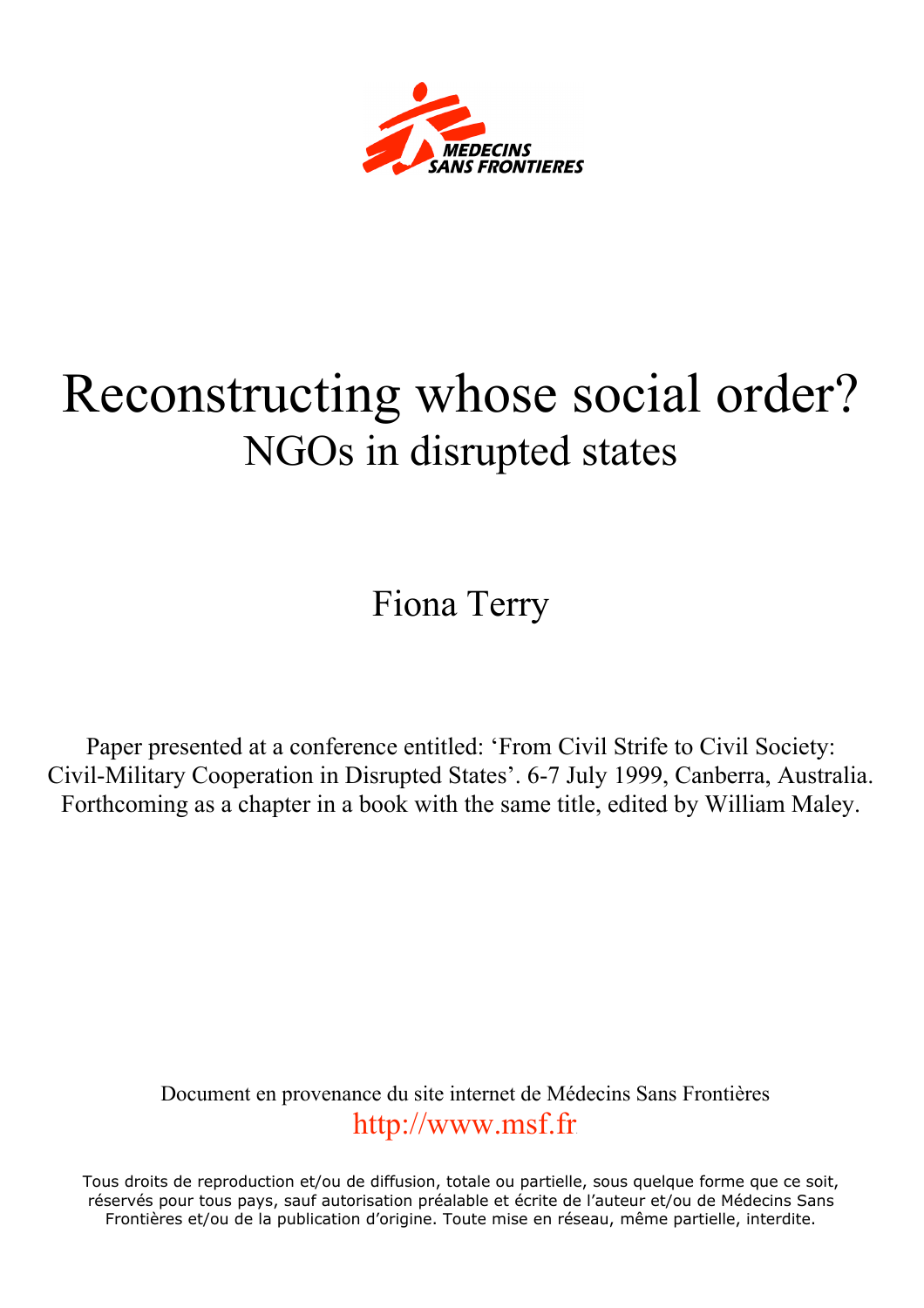# RECONSTITUTING WHOSE SOCIAL ORDER? NGOS IN DISRUPTED STATES

Fiona Terry

Médecins Sans Frontières

*(This text has been published as a chapter in a book with the same title, edited by William Maley).*

#### *Introduction*

Recent images of NATO troops establishing camps for Kosovar refugees in Albania and Macedonia raise several questions about civil-military cooperation in disrupted states.<sup>1</sup> What does it mean for humanitarian principles when a belligerent party to the conflict assumes primary responsibility for the refugees? Has the military, by virtue of its logistical capacity and reaction speed, carved out a new niche for itself in the humanitarian milieu? Has refugee law, which bestows responsibility for the protection of refugees to the United Nations High Commissioner for Refugees, become obsolete? Is this the end of humanitarianism, as some observers have suggested?<sup>2</sup>

The recent developments in the Balkans come in the wake of a period of unprecedented criticism of humanitarian action in general, and that of NGOs in particular. The limit of humanitarian action as a remedy for human suffering has been dramatically demonstrated in the Great Lakes region of Central Africa since 1994. Although the stated purpose of humanitarian aid is to alleviate the humanitarian symptoms of crises, not address the political causes, aid organisations have been inculpated in the failure of this endeavour and, in some cases, accused of exacerbating the problem. In response to perceived failures - and a tarnished image – NGOs, UN agencies and government donors have reappraised many facets of humanitarian aid operations, and the application of humanitarian principles. One of the recurring themes which has emerged is that a uniform set of standards should be applied to the provision of humanitarian relief, and

The term 'disrupted states' refers to states which are disintegrating through the erosion of government authority and structures, and states which, through committing crimes against their own people, forfeit their right to legitimacy. This term is preferable to 'collapsed' or 'weak' states since they preclude crises provoked by the strength of the state, such as the Rwandan genocide in 1994, and the Kosovo crisis in 1999.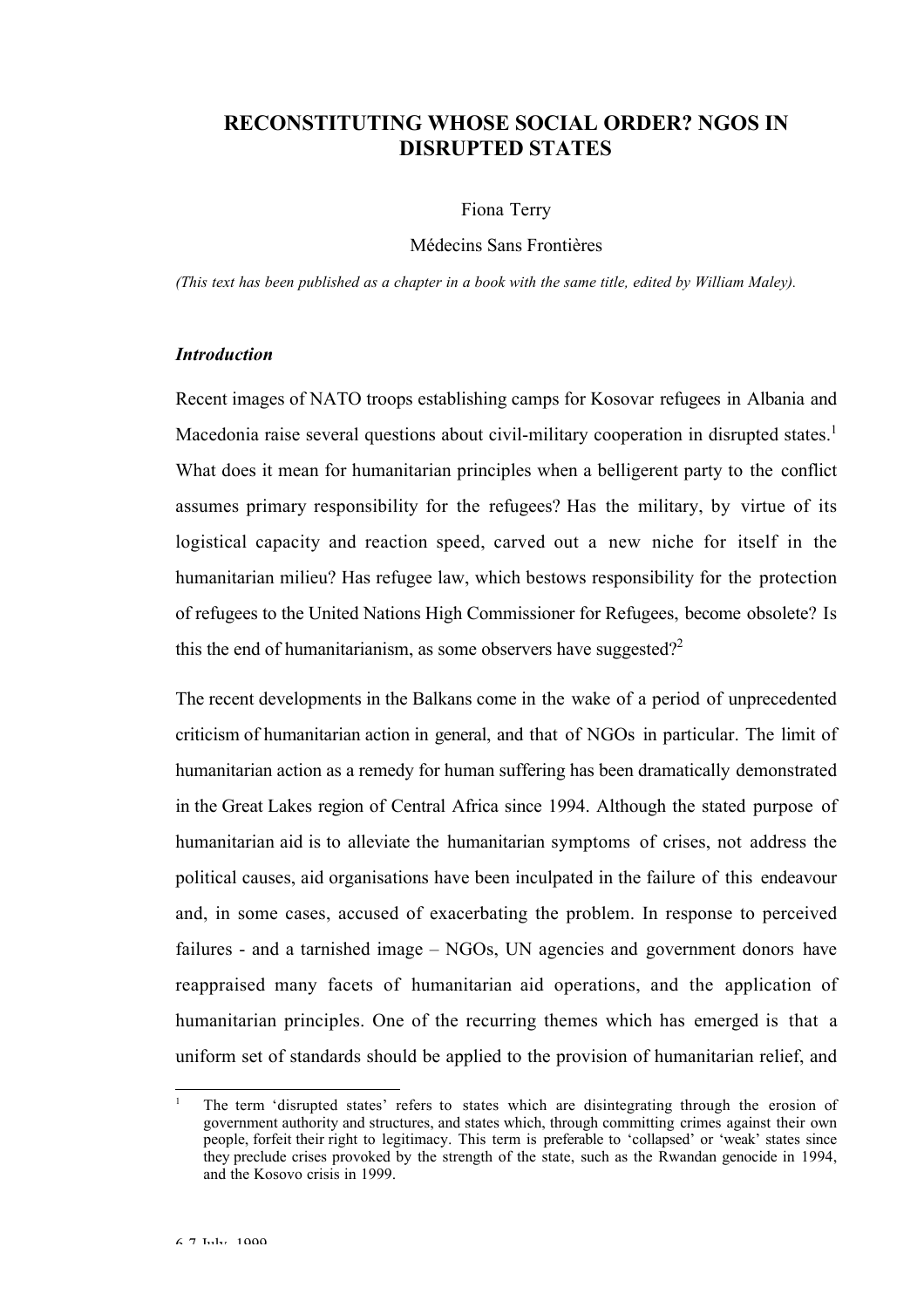that coordination and cooperation should be enhanced among the various actors to assuage some of the difficulties posed by 'complex emergencies' in the post-Cold War world.

This paper argues that, although sound in intention, increased conformity and coordination in the response to crises is not a panacea for the problems inherent in providing humanitarian assistance in disrupted states. Much of the analysis that informs the current discourse of humanitarian assistance is premised on flawed assumptions about the role of NGOs and the context in which they operate. While there are several genuine changes in the nature of conflict in the post-Cold War period which impact upon the provision of aid, the dilemmas confronting aid today are essentially the same as in the past. It is the international response that is more 'complex'; proliferation in the number and type of actors in the field has exacerbated inherent dilemmas in the provision of humanitarian assistance. The convoluted nature of the response warranted reanalysis of the roles and objectives of humanitarian aid, but the proposed solution of closer collaboration among NGOs, UN agencies, governments and military forces is likely to direct aid towards politically expedient outcomes and away from its initial purpose. There is, in fact, a need for greater independence in the actions of NGOs from government donors and military forces.

The paper is divided into three sections. The first briefly discusses the purpose of humanitarian aid organisations, and explores the paradox at the heart of humanitarian action in war. The second examines some of the ways in which aid organisations reacted to the moral dilemmas of the Cold War period, when aid was used by donor governments and beneficiaries alike to pursue political agendas. Having shown that the moral dilemmas and complexity associated with the provision of humanitarian aid are not a 1990s phenomenon, the third identifies some of the additional complications that have arisen with the advent of military forces alongside aid organisations in the response to the human consequences of disrupted states.

 $\overline{2}$ <sup>2</sup> David Reiff, 'The Death of a Good Idea', *Newsweek*, 10 May 1999, p. 65.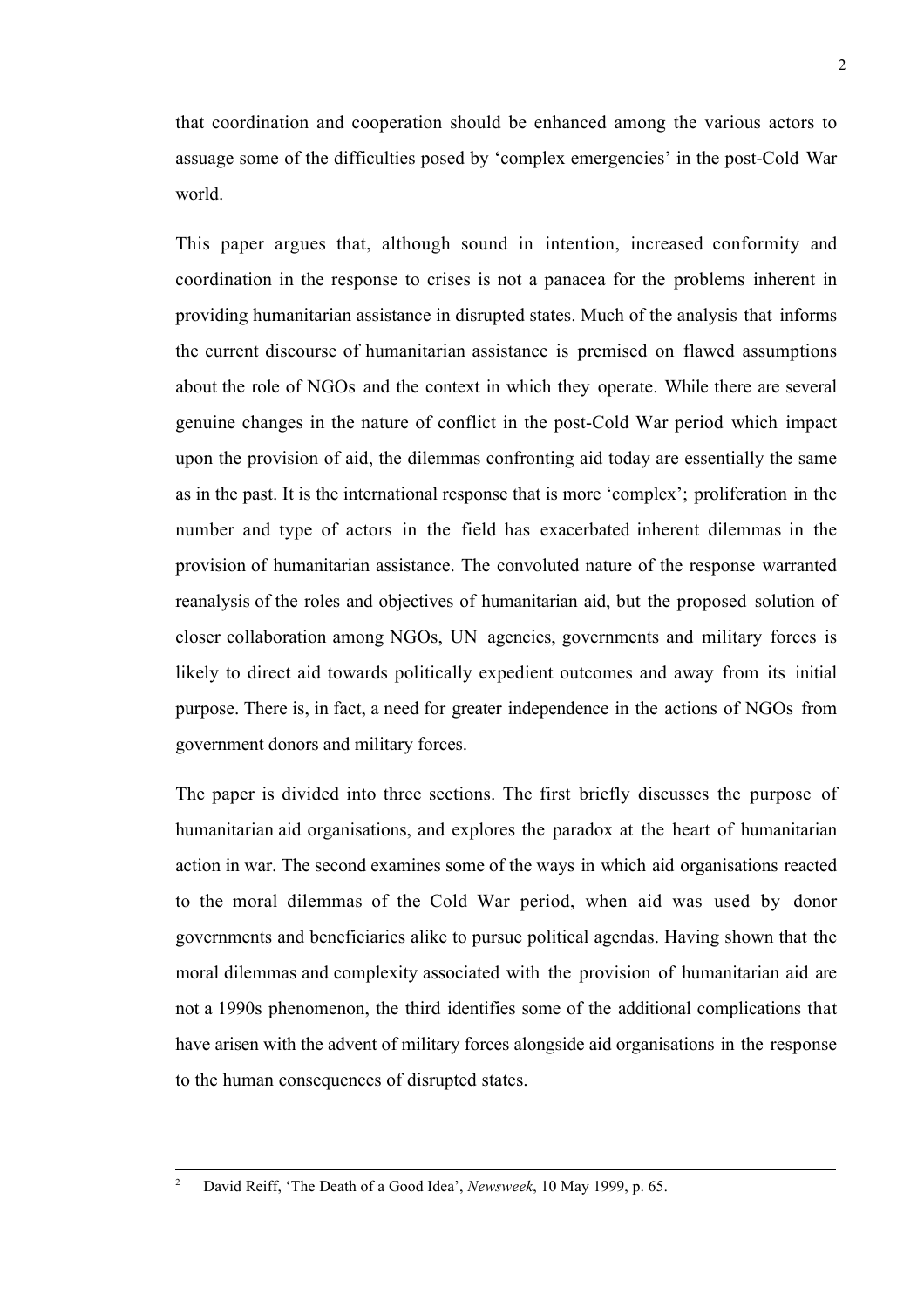#### 1. NGO Diversity in Purpose and Principles

The fact that no better term has appeared in the English or French languages to describe a 'non-government organisation' (NGO) other than by what it is not, says a great deal about the disparate nature of these associations. Differentiated from business by the absence of a motive to make and distribute profits among shareholders,<sup>3</sup> and generally professing a single purpose as opposed to the multiple purposes of governments and the UN, NGOs are supposed to be anchored in and reflect the concerns of civil society. NGOs are generally established to fill a perceived void in government activity or responsibility; to lobby government and inform public opinion about an issue; or a combination of these pursuits. NGOs are typically viewed as having a 'voluntary' and non-bureaucratic nature, and freedom from the sovereignty constraints of states, albeit within the confines of domestic national legislation.

The origins of Western humanitarian NGO activity<sup>4</sup> are embedded in two main traditions, religion and  $18<sup>th</sup>$  Century European enlightenment philosophies. The distinction between these approaches is still evident today: some NGOs profess a charitable 'duty' to assist the less fortunate, while others base their action on the 'rights' of individuals to certain minimum standards by virtue of their membership of humanity. The earliest ancestors of modern NGOs were established in the  $12<sup>th</sup>$  Century, when Christian organisations such as the Order of the Knights of St John of Jerusalem (later the Order of Malta) formed to take care of the sick and wounded on an international basis.<sup>5</sup> The first human rights NGO was established in 1839 to fight the slave trade. In 1847 the first secular medical, voluntary organisation was established, the American Medical Association, but it was a few years later, in 1864 that the first universal secular organisation, the International Committee of the Red Cross (ICRC),

NGOs are often described as non-profit organisations although this label is not strictly accurate. NGOs often do make profits on investments, but these are reinvested in the organisation rather than distributed among shareholders. Hence not-for-profit is a more appropriate term.

<sup>4</sup> Acts of charity and benevolence are identifiable in all cultures and societies, but this discussion is limited to the evolution of Western NGOs and humanitarian thought. For a discussion of the universality of such sentiments see Iphraim Isaac, 'Humanitarianism Across Religion and Cultures' in Thomas Weiss and Larry Minear (eds), *Humanitarianism Across Borders: Sustaining Civilians in Times of War* (Boulder: Lynne Rienner, 1993), pp. 13-22.

<sup>5</sup> Yves Beigbeder, *The Role and Status of International Humanitarian Volunteers and Organisations: The Right and Duty to Humanitarian Assistance* (Dordrecht: Martinus Nijhoff, 1991), p. 8.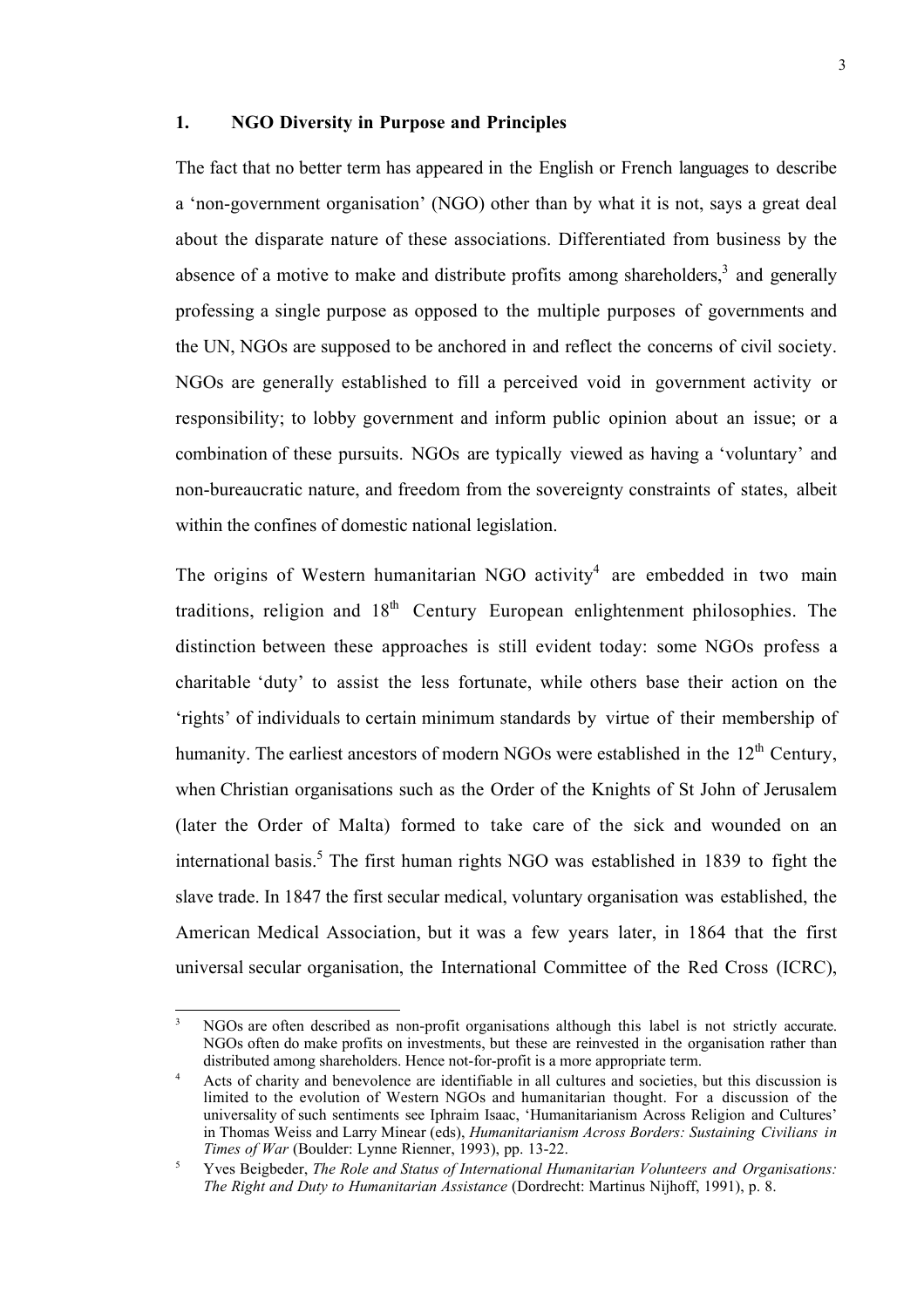was formed in Geneva. Although not an NGO since its mandate is conferred under international law, the ideals and principles underpinning the work of the ICRC became the foundation for the generations of NGOs which subsequently developed in the area of international humanitarian relief.

Humanitarian NGOs profess a common objective to alleviate the suffering of victims of conflict, marginalisation, discrimination or oppression around the globe, and profess to put the concerns of humanity above other considerations. But beyond this objective, humanitarian NGOs exhibit as many differences as similarities in ideology and approaches to the provision of assistance to vulnerable populations. Beyond the 'charity' verses 'rights' distinction above, aid organisations also differ in the importance they place on proximity to government institutions; adherence to the principles of neutrality and impartiality of humanitarian action; and whether pragmatism should be favoured over a principled approach to the provision of aid. Contemporary approaches invariably reflect the basis on which each agency was formed. Oxfam, for example, was created in 1942 to lobby against the starvation caused by the British government blockade of Greece, and has continued to advocate for justice in its subsequent operations. Similarly, Médecins Sans Frontières (MSF) was created by doctors frustrated by delays in Nigerian Government approval for access to starving civilians in Biafra, and has continued to put the right of all people to medical assistance above concerns of state sovereignty. Other NGOs like CARE were created with a more technical than political bent, providing CARE packages to Europe in the wake of the Second World War, and have continued to focus on the technical aspects of the provision of aid.

NGO attitudes concerning relationships with government is one of the areas in which they differ most. European NGOs generally guard greater independence than those of the United States. It is interesting to note that while many important figures from NGOs in France have become senior figures in the French Government.<sup>6</sup> in the US and

 <sup>6</sup> The most famous example in France is Bernard Kouchner, one of the founders of MSF and Médecins du Monde who became the first Secretary of State for Humanitarian Action. Claude Malhuret and Xavier Emmanuelli, both former presidents of MSF, also became senior French Government officials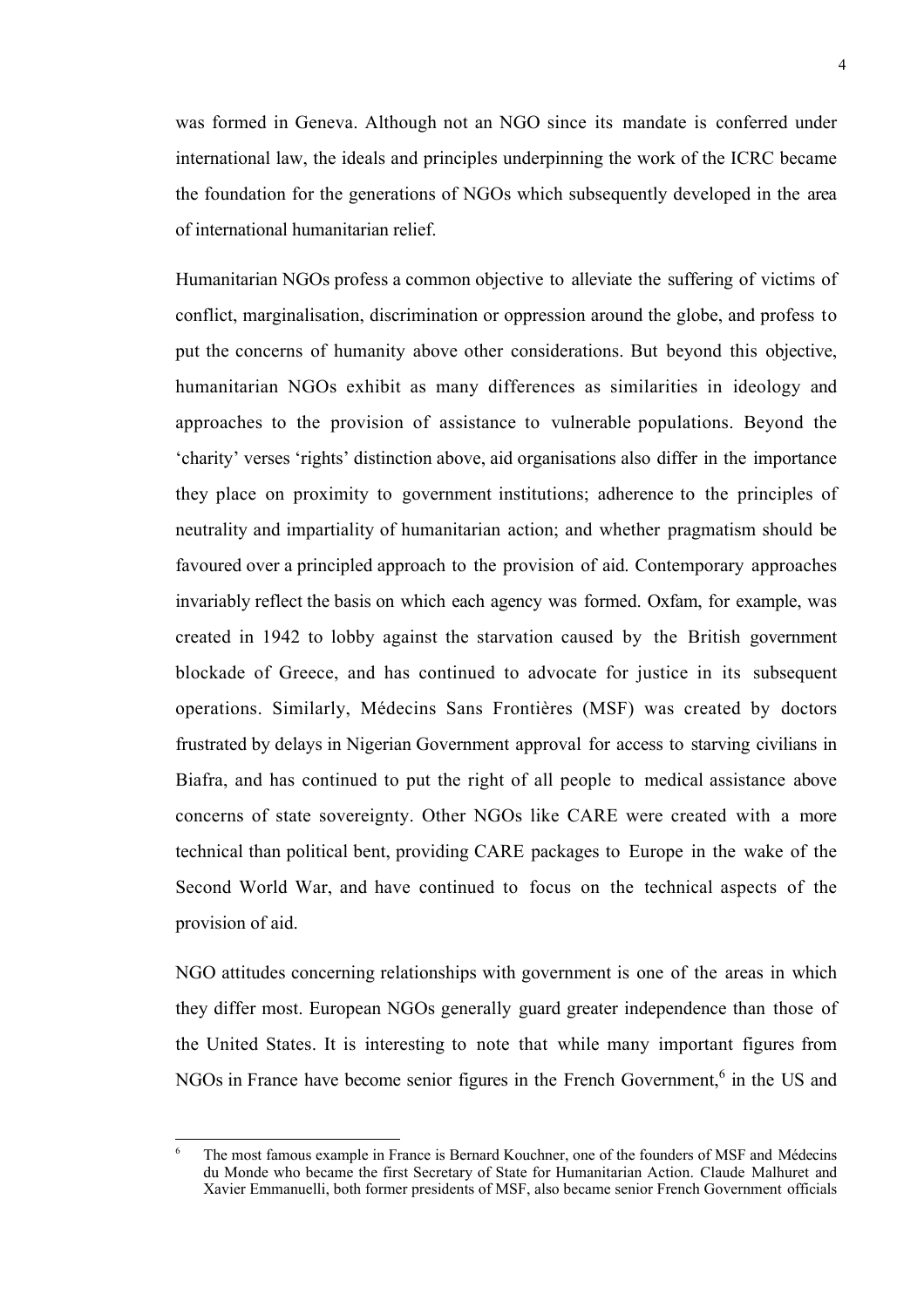to a lesser extent Australia, personnel have also moved the other way. Julia Taft, for example, was the director of the Office of US Foreign Disaster Assistance in the US Agency for International Development before becoming the head of InterAction, the NGO Coalition body in the United States in 1993. In 1997 she was reappointed to the US Government, as Assistant Secretary of State for Population, Refugees and Migration Affairs. Similarly Andrew Natsios became the Vice-President of World Vision after serving in a senior position in the US Government, and the former Prime Minister of Australia, Malcolm Fraser, is currently the Chair of CARE Australia. His recent mission to the Federal Republic of Yugoslavia as the special envoy of the Australian Government raises interesting questions about the distinction between NGOs and governments, as does the level of funding that some NGOs receive from government coffers. If an NGO receives 90 percent, or even more than 50 percent of its funding from government sources, can it be legitimately called 'non-governmental'? Most NGOs do not consider this to be of concern, rejecting the idea that government funding necessarily ties humanitarian action to the foreign policy interests of governments. After all, the US intervention in Somalia is widely cited as an example of US Government altruism in the face of massive human suffering.<sup>7</sup> Furthermore, many NGOs claim that by lobbying for and spending government funding in humanitarian crises, NGOs are ensuring that governments uphold commitments to the broader international community and reflect the concerns of their tax-paying constituents.

The diversity of NGO opinions and approaches is a reflection of the variety of concerns expressed by the civil society in which NGOs are anchored. But the diversity is also a reflection of the inherent paradox at the core of humanitarian action, and how individual aid organisations try to reconcile competing moral principles. The fundamental aim of humanitarian action is to save lives and alleviate suffering, but, from its inception, this humanitarian act has the potential to prolong conflict and hence the suffering of its victims. A common question unites humanitarian, political and military actors: is it

 $\overline{a}$ 

after leaving MSF, Malhuret as Secretary of State for Human Rights, and Emmanuelli as Secretary of State for Humanitarian Action.

<sup>7</sup> See, for example, Martha Finnemore, 'Constructing Norms of Humanitarian Intervention', in Peter Katzenstein (ed.), *The Culture of National Security: Norms and Identity in World Politics* (New York: Colombia University Press, 1996), pp. 153-185 at p. 156.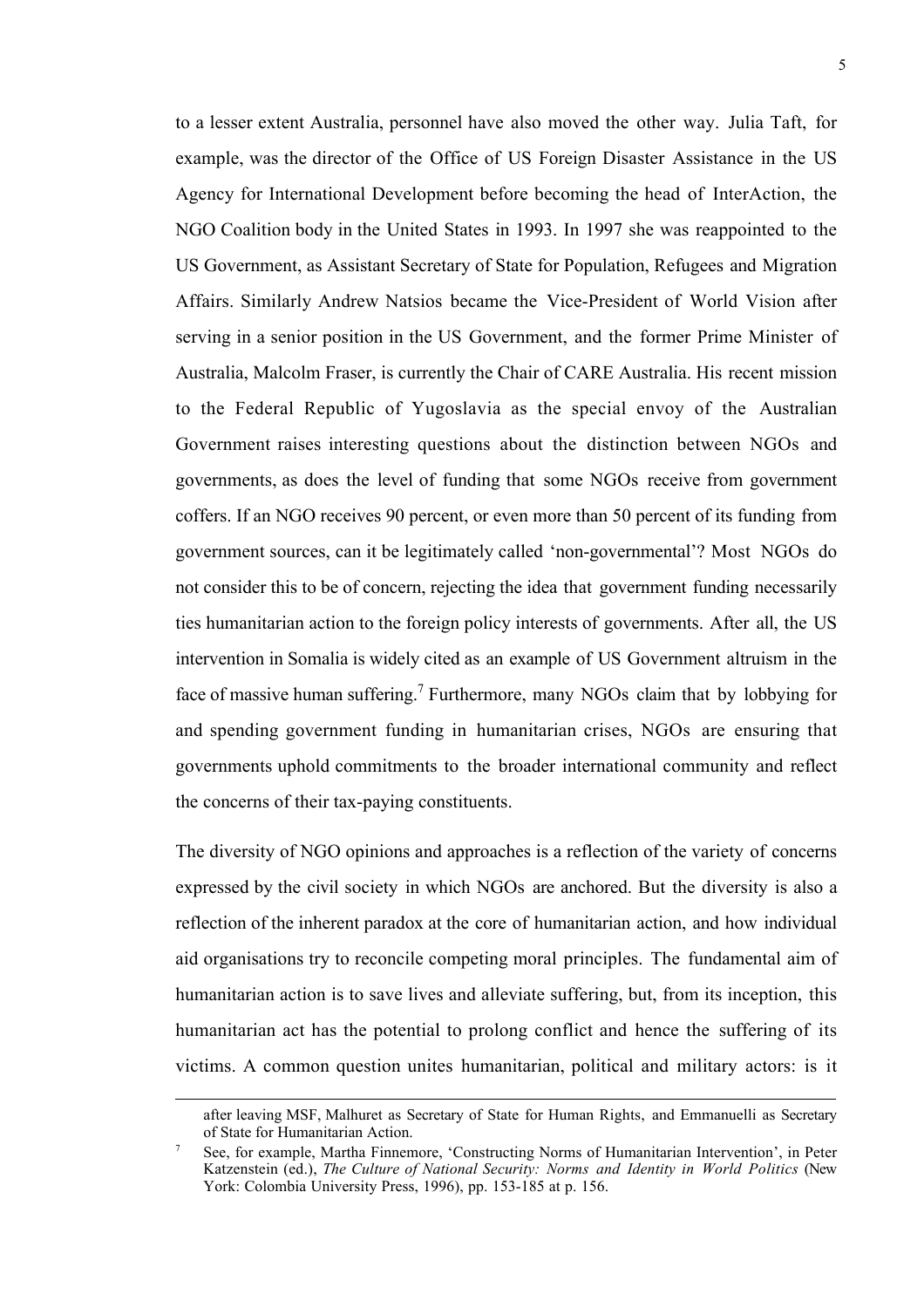better to have a brief, decisive war which ignores humanitarian principles, or a conflict prolonged by the respect of humanitarian demands? The noble idea of providing protection and assistance to wounded soldiers on the battlefield was at the heart of the birth of modern humanitarian activity, proposed by the founder of the Red Cross, Henri Dunant, after he witnessed the carnage of the Battle of Solferino in 1859. But in the subsequent intergovernmental agreement to implement Dunant's dream, no provision was made to prevent the return of the wounded to combat. This paradox is illustrated vividly in Afghanistan every time a Mujahid wearing a prothesis appears at a health post with a fresh war wound. The potential role of aid in war is also recognised in the Geneva Conventions of 1949. Article 23 of the Fourth Convention permits a belligerent party to refuse passage of humanitarian aid if there are reasons for fearing that the consignment may be diverted, that control may not be effective, or that a definite advantage may accrue to the military efforts or economy of the enemy.

This central dilemma of humanitarian action has become prominent in the last few years as the end of the Cold War thrust humanitarian issues to centre stage. The early optimism of a new world order with a humanitarian cornerstone was tempered by the US and UN failure in Somalia, but humanitarian issues remained on the agenda as the 'lowest common denominator'8 in deliberations by the UN and member states of the best way to respond to the increasing incidents of state disruption. This expanded role was accompanied by deeper scrutiny of humanitarian endeavours, as aid failed to achieve the ambition it was set and was even accused of being part of the problem. Influential observers began asserting that 'a new reality has emerged which recognised that humanitarian action does not occur in a political vacuum'9 in the post-Cold War environment, emphasising 'how much more complex humanitarian work was now than it had been in the past'.<sup>10</sup> The most recent assertion is that this has led to 'a collective identity crisis among aid workers in war zones as well as among those that analyse such

 <sup>8</sup> Adam Roberts, *Humanitarian Action in War: Aid, Protection and Impartiality in a Policy Vacuum*. (Oxford: Adelphi Paper # 305, IISS/Oxford University Press, 1996), pp. 15-16.

<sup>9</sup> Thomas Weiss, 'Military-Civilian Humanitarianism: The 'Age of Innocence' is Over', *Peacekeeping* 2 No. 2 (1995): 157-174 at p. 157.

<sup>&</sup>lt;sup>10</sup> Emma Bonino, comments attributed in the Final Report from an ECHO-ICRC seminar 'Humanitarian Action: Perceptions and Security', Lisbon, 27-28 March 1998, p. 6.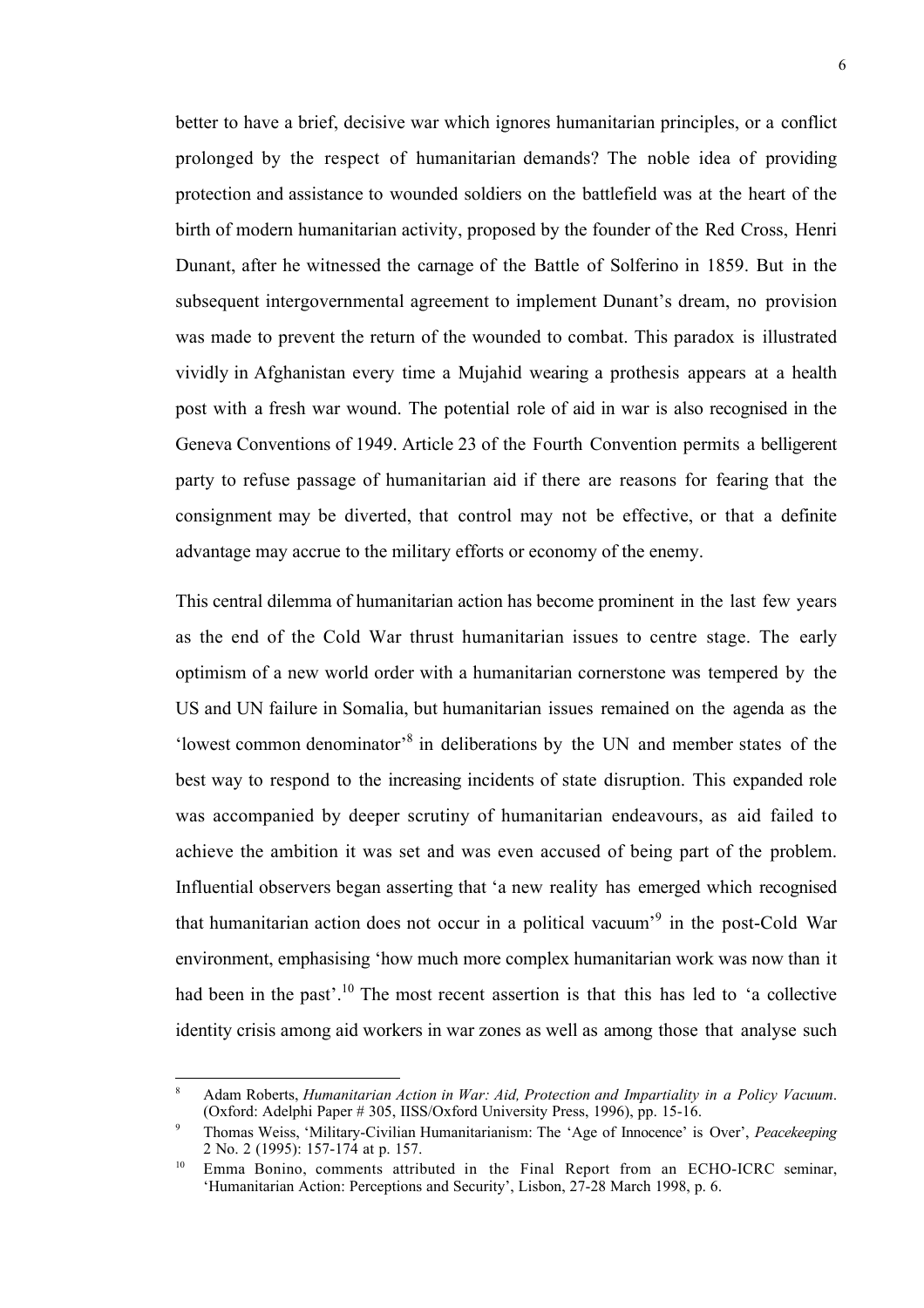efforts'.11 This 'identity crisis', however, has been ongoing for the last 30 years as aid organisations have struggled to simultaneously reflect the volition of their members; adhere to the mandate of their organisation, whether self-imposed in the case of NGOs or conferred by law for ICRC; alleviate the suffering of victims, however defined; and negotiate a path between conflicting priorities and principles in the highly political and complex environment of the Cold War period.

#### 2. The Permanence of Moral Dilemmas in Humanitarian Action

Far from working within the 'crisp and simple concepts of the Cold War era',  $12$ humanitarian aid organisations were confronted with profound dilemmas during the 1960s, 70s and 80s as images of human suffering and the provision of aid was used by donors and recipients alike to pursue political objectives. In the late 1960s, many NGOs came to the aid of Biafrans starved by the Nigerian blockade of the secessionist territory, only to find that their actions increased the intransigence of the secessionist leadership for whom famine was an important propaganda tool with which to gain international legitimacy. The Biafran leader, Colonel Ojukwu, chose to print new legal tender and stamps at the height of the famine which claimed the lives of 1 million people, and only when he fled the country did the fighting stop. In Ethiopia in 1985, famine and the aid that it attracted were also used as weapons of war, this time to facilitate the deportation of northerners accused of sympathising with rebel forces, to the south of the country, provoking the death of up to  $100,000$  of them.<sup>13</sup> Aid was used as a lure; the Mengistu regime restricted the entry of children to many feeding centres until their parents agreed to be resettled. In refugee camps throughout the Third World, guerrilla movements received protection, sustenance, and a dependent population from which to draw legitimacy and new recruits. Refugee camps in Pakistan harboured Mujaheddin fighting the Soviet-backed regime in Kabul; the US sent 'humanitarian aid'

 <sup>11</sup> Thomas Weiss, 'Principles, Politics and Humanitarian Action', *Ethics and International Affairs* <sup>13</sup> (1999): 1-22 at p. 1.

<sup>&</sup>lt;sup>12</sup> Antonio Donini, 'Beyond Neutrality: On the Compatibility of Military Intervention and Humanitarian Assistance', *The Fletcher Forum* (1995): 31-45 at p. 31.

<sup>13</sup> Alain Destexhe. *L'humanitaire impossible ou deux siècles d'ambiguïté* (Paris: Armand Colin, 1993), p. 119.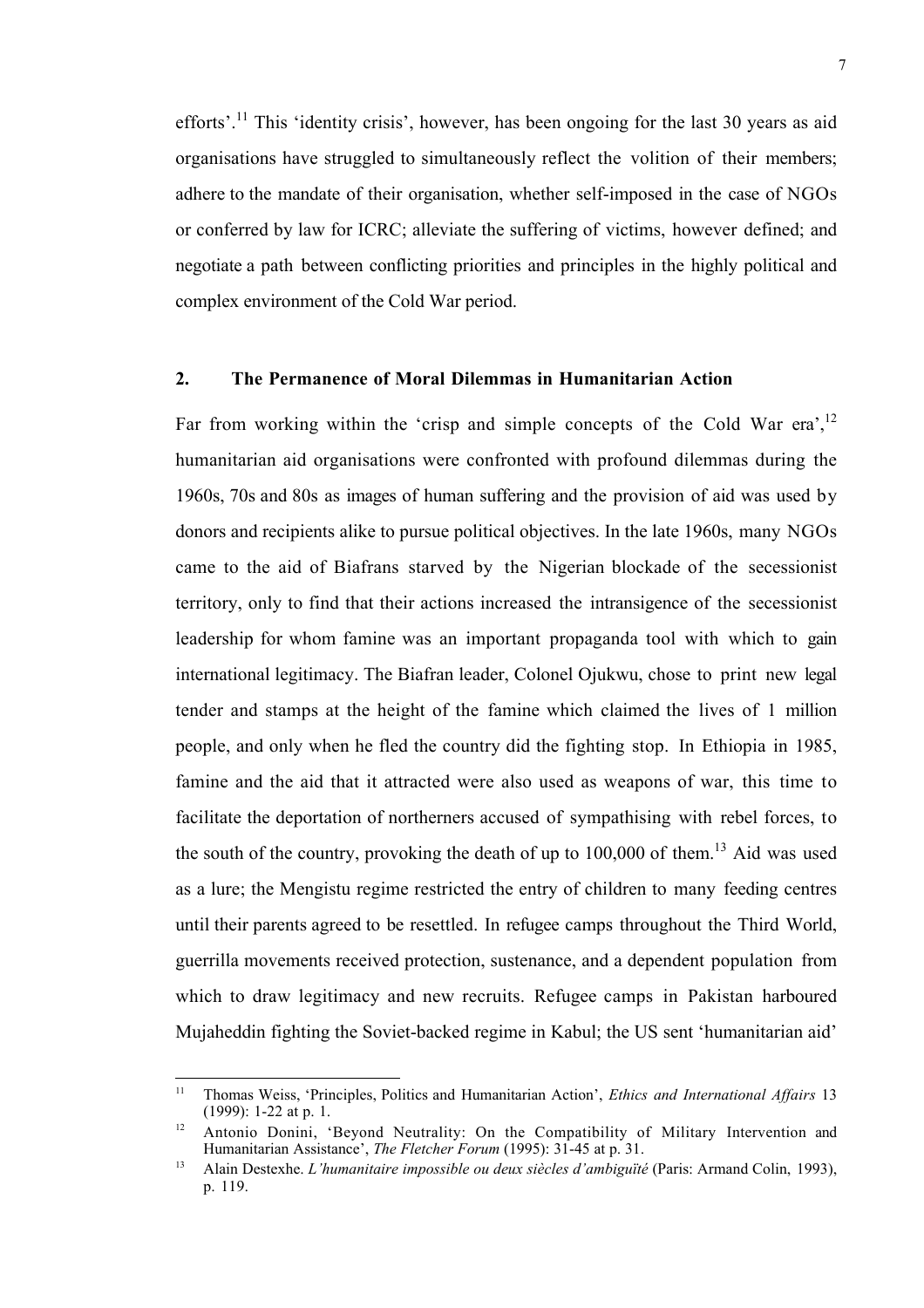to Honduras to assist the Contras in their war against the Sandinista regime in Nicaragua; and the US dominated the financial contributions to the Cambodian refugee camps in Thailand, preferring to support the revival of the Khmer Rouge than to allow the Vietnamese Government to remain unopposed in its support to Phnom Penh.

Retaining the neutrality, impartiality and independence of humanitarian action in the highly political context was difficult, and the approach adopted by the aid organisations was far from uniform. ICRC applied strict neutrality to its operations which facilitated access to the heart of conflicts in some instances, and restricted access altogether in others, if consent from both sides was not forthcoming. In the Cambodian crisis, for example, ICRC's insistence on a presence on both sides of the conflict successfully overcame the prohibition placed on other agencies, whereas strict adherence to the same principles in Afghanistan curtailed its access to war victims. In some circumstances, organisations like MSF and Oxfam prioritised principles of proportionality over concerns of neutrality, judging that the needs on one side were greater than on the other, or that the nature of a regime precluded the possibility of aid effectively reaching the people. Thus Oxfam's abhorrence of the Khmer Rouge and concerns of justice for the Cambodian people directed its decision to work inside Cambodia and not with the refugees along the Thai-Cambodian border. MSF similarly chose not to work with the Khmer Rouge, but considered that the nature of the Vietnamese-backed regime in Phnom Penh obviated the possibility of aiding civilians inside Cambodia, so limited its assistance to the non-Khmer Rouge refugee camps. In the Afghan conflict, MSF worked inside Afghanistan with the Mujaheddin, judging that the indiscriminate and disproportionate force employed by Soviet troops warranted aiding the victims of these atrocities, regardless of the violation of state sovereignty and of strict neutrality. In Honduras, by contrast, MSF made a concerted effort to assist refugees fleeing the rightwing government of El Salvador and left-wing government of Nicaragua, recognising that there were victims of atrocities on both sides.

Some NGOs operating at this time expressed overtly political agendas according to ideological belief. In Honduras, for example, a spate of American NGOs including the United States Council for World Freedom, Friends of the Americas, and the Nicaraguan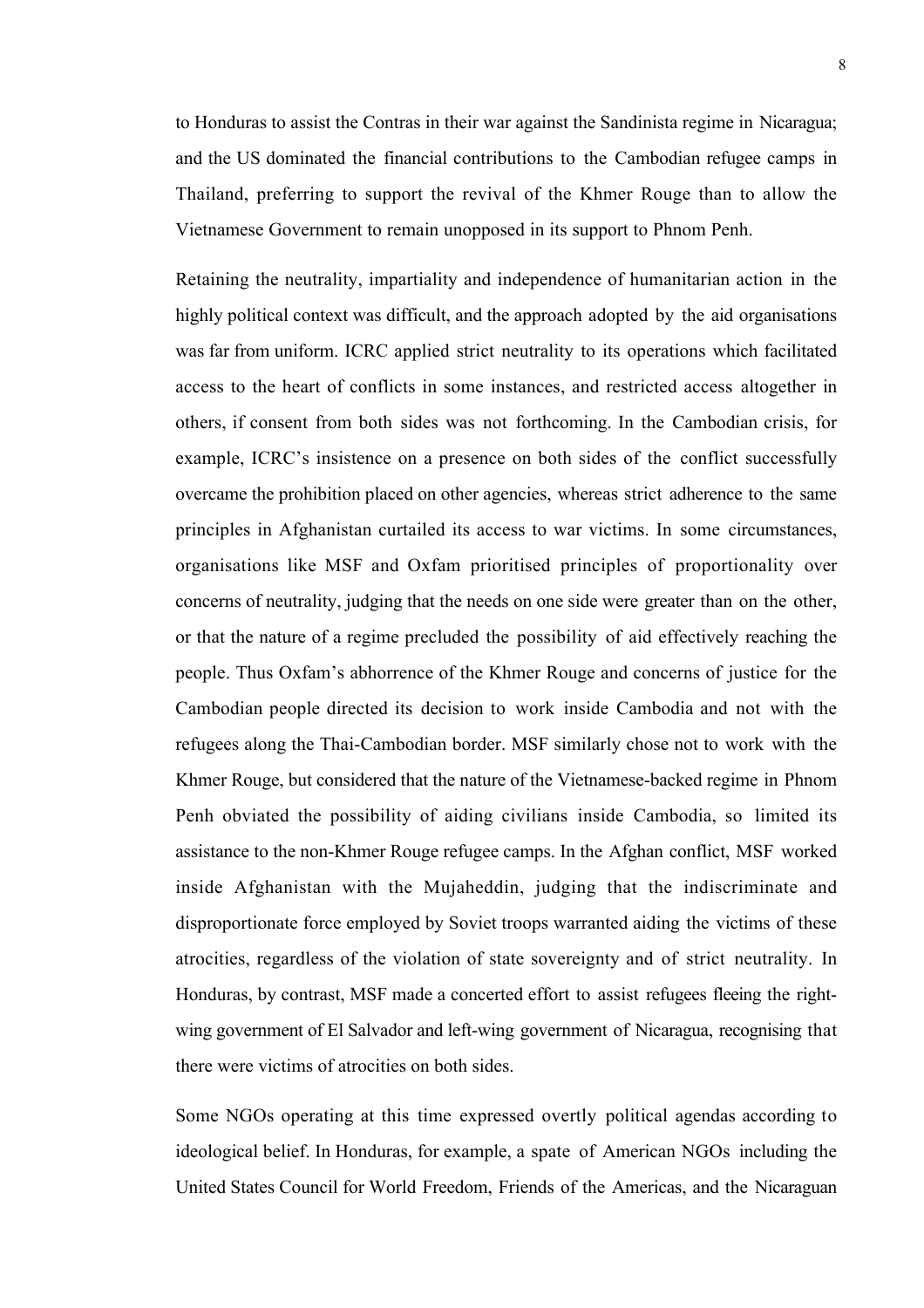Freedom Fund assisted the Contras in the Nicaraguan refugee camp, while at the other end of the country, left-wing European organisations worked in the camps containing Salvadoran refugees who had fled the right-wing dictatorship in San Salvador. Other NGOs chose to ignore the political context surrounding the aid operation, instead focusing on the technical provision of assistance. After the Biafran famine, NGOs began to professionalise their delivery capacities, developing pre-packaged kits, contingency stocks, and standardised guidelines to facilitate rapid responses to political and natural disasters. However, ignoring the dilemmas did not make them disappear: in the highly political contexts the choice was rarely 'between a political position and a neutral position but between two political positions: one active and the other by default'.<sup>14</sup> Whether they openly acknowledged it or not, humanitarian aid was often an extension of the foreign policy of the donor governments or used by host governments for political ends.

Obtaining access to vulnerable populations during this period involved protracted negotiations with governments, rebel authorities and local leaders. An 'ideal' environment in which to work was one characterised by respect for humanitarian principles, and their practical application in operational standards (otherwise known as humanitarian space). Such standards include the freedom to independently assess the needs of the population; retain unhindered access to the population; conduct, monitor and evaluate the distribution of aid commodities; and obtain security guarantees for expatriate and local personnel, and property. Obtaining all these guarantees was rare in conflict zones, and thus aid organisations were required to prioritise the importance of each, and fix a bottom line of acceptable compromise. In the early 1980s in Cambodia, Oxfam staff considered that opposing the international isolation of Cambodia was more important than monitoring and evaluating the impact of their aid, and Oxfam accepted the conditionality imposed by Phnom Penh.<sup>15</sup> MSF's bottom line, by contrast, was

 <sup>14</sup> Rony Brauman, 'Refugee Camps, Population Transfers, and NGOs', in Jonathan Moore (ed.), *Hard Choices: Moral Dilemmas in Humanitarian Intervention* (Oxford: Rowan & Littlefield, 1998), pp. 177-194 at p. 181.

<sup>&</sup>lt;sup>15</sup> For a discussion of the inability of all aid organisations to monitor the distribution of relief in Cambodia in the early 1980s, see William Shawcross, *The Quality of Mercy: Cambodia, Holocaust and Modern Conscience* (New York: Simon and Schuster, 1984), pp. 365-370.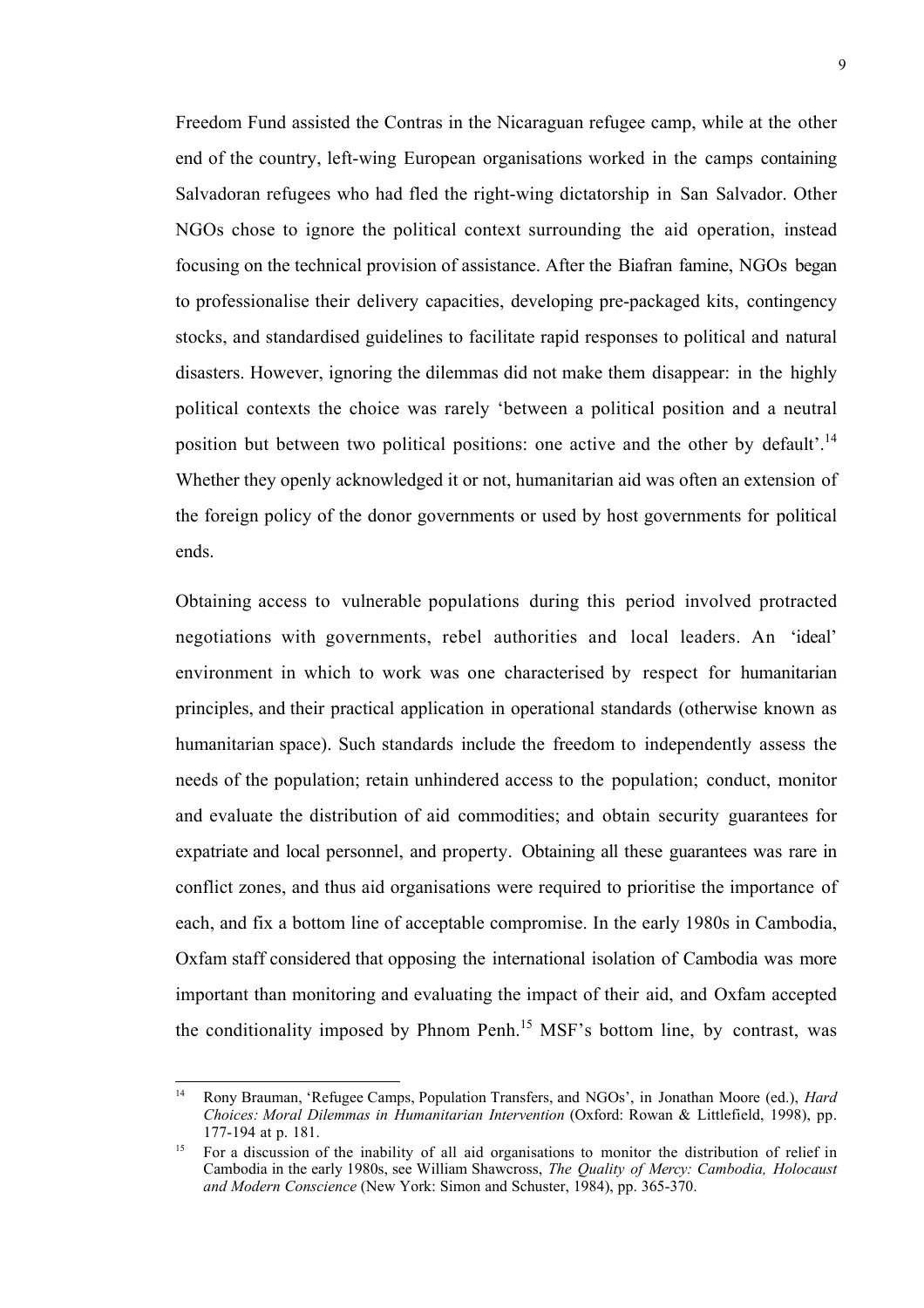ensuring that aid reached the intended beneficiaries, and since this could not be verified, MSF chose not to intervene. Compromises were constantly made when weighing up the need for, and effectiveness of, humanitarian aid against the potential harm that the aid may do. Some negative consequences may be 'acceptable' if the overall objective of saving lives that would otherwise have been lost, could be achieved. MSF draws the line when aid is turned against the very people it is trying to assist. MSF denounced such practices in Ethiopia in 1985 and in the Rwandan refugee camps in Zaire and Tanzania in 1994. Other agencies decided otherwise.

The preceding discussion illustrates that the divergence of opinions and approaches of humanitarian actors to the dilemmas posed by contemporary crises is not new. The collective amnesia of past difficulties reinforces the prevailing discourse of 'complex emergencies' which tends to depict contemporary crises as more dramatic. Claims, for example, that the scale of the Rwandan refugee flow had not been seen 'since biblical times' ignored precedents such as the exodus of up to 100,000 refugees per day from Pakistan to India in one 8 week period in 1971, eventually creating a refugee population of 9-10 million.<sup>16</sup> The 1990s environment is also supposedly characterised by a disregard for international humanitarian law by combatants, and the direct targeting of relief personnel: 'shooting at the Red Cross used to be unthinkable'.17 Disregarding the deliberate targeting and destruction of ICRC ambulance units by Italian planes in Ethiopia in 1935-36,<sup>18</sup> it is true that aid workers have been increasingly targeted in the mid-1990s than in the past. But there are more lucid explanations for this, elaborated below, than increased barbarism.<sup>19</sup> Moreover, international humanitarian law was not uppermost in the minds of combatants during the wars in Vietnam or Central America.

 <sup>16</sup> Destexhe, *L'humanitaire impossible*, p. 73.

<sup>&</sup>lt;sup>17</sup> Bonino, Final Report of ECHO-ICRC seminar, p. 6.

<sup>18</sup> See Marcel Junod, *Warrior without Weapons* (trans. by Edward Fitzgerald) (Geneva: International Committee of the Red Cross, 1982), pp. 22-83.

<sup>&</sup>lt;sup>19</sup> Robert Kaplan's article 'The Coming Anarchy: How scarcity, crime, overpopulation and disease are rapidly destroying the social fabric of our planet' (*Atlantic Monthly* 273, No. 2 (1994): 44-76) initiated a popular trend which suggests that barbarism was on the rise in many parts of the world, particularly Africa, leading a descent into anarchy. For more lucid explanations of the violence associated with contemporary conflict see Paul Richards, *Fighting for the Rainforest: War, Youth and Resources in Sierra Leone* (Oxford: James Currey, 1996); David Keen, 'A Rational Kind of Madness', *Oxford Development Studies* 25, No. 1 (1997): 67-75; and Jean-François Bayart, Stephen Ellis & Béatrice Hibou, *The Criminalization of the State in Africa* (trans. by Stephen Ellis) (Oxford: James Currey, 1999).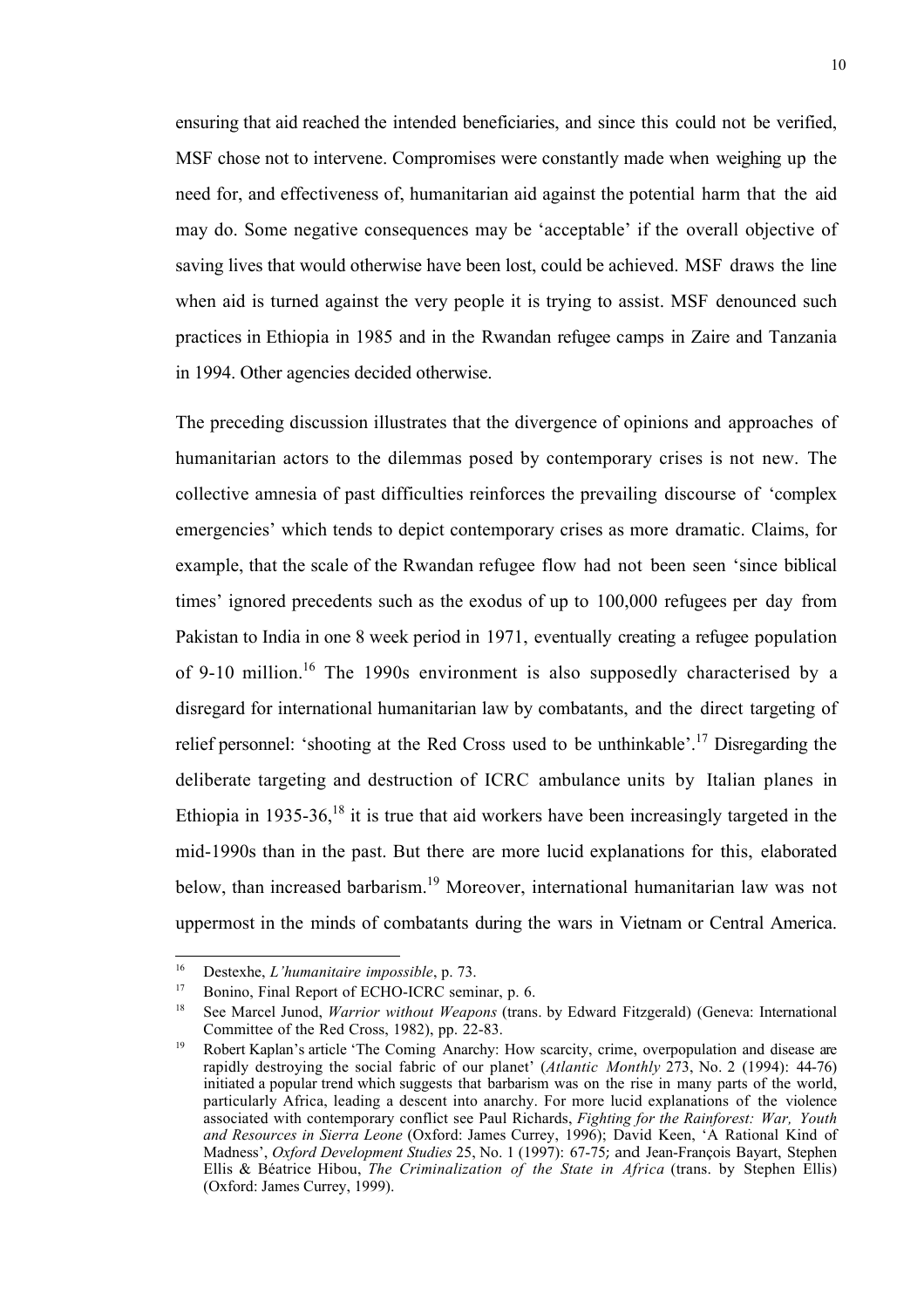Perhaps because they were 'freedom fighters' and not 'barbarians' it was different. Or perhaps since aid workers were not present beside CNN to witness the atrocities, they did not occur. Civilians have been the primary casualty of war long before the 1990s: guerrilla strategies, if they were to be successful, necessarily implicated the civilian population. An effective way to catch the fish was to drain the sea.

Contrary to this dominant trend of identifying causal factors to explain increased complexity, it is predominantly the reaction which is complicated as competing agendas of the different actors come into contact. The most profound change to humanitarian action in the 1990s is the proliferation of actors from NGOs, the UN, donor governments and the military reacting to the humanitarian consequences of conflict, genocide or state disruption. Few NGOs ventured into the heart of conflicts prior to the advent of 'negotiated access' in Sudan in 1989, but the 'new world order' opened the door to the vast new array of 'humanitarians'. The injection of aid into the heart of disintegrating states in which authority and the state's monopoly of violence is contested, gives aid greater prominence as a potential source of exploitation. The end of superpower patronage to militant factions contributed to their fragmentation, and has lead to increased competition among them for control of resources. Some of the fiercest battles are no longer over the spoils of government but around gold and diamond mines in Sierre Leone, Liberia and the Democratic Republic of Congo (formerly Zaire). Aid is also a target of this wave of criminalisation of legal and illegal economic commodities, both directly and indirectly.<sup>20</sup> The diversion of aid supplies has contributed to the revenue of numerous armed movements, most recently in south Sudan, and the indirect exploitation of aid through taxation and protection rackets was particularly prominent in Somalia and Liberia.

The fragmentation of structures of authority has also left aid organisations with few reliable interlocutors in the field to ensure their safety. Acceptable conditions and security guarantees may be successfully negotiated with faction leaders, traditional elders and local government representatives, but their control may not extend to all

<sup>&</sup>lt;sup>20</sup> François Jean, 'Aide humanitaire et économie de guerre', in François Jean and Jean Christophe Rufin (eds.), *Économie des guerres civiles* (Paris: Hachette, 1996), pp. 543-589 at pp. 571-576.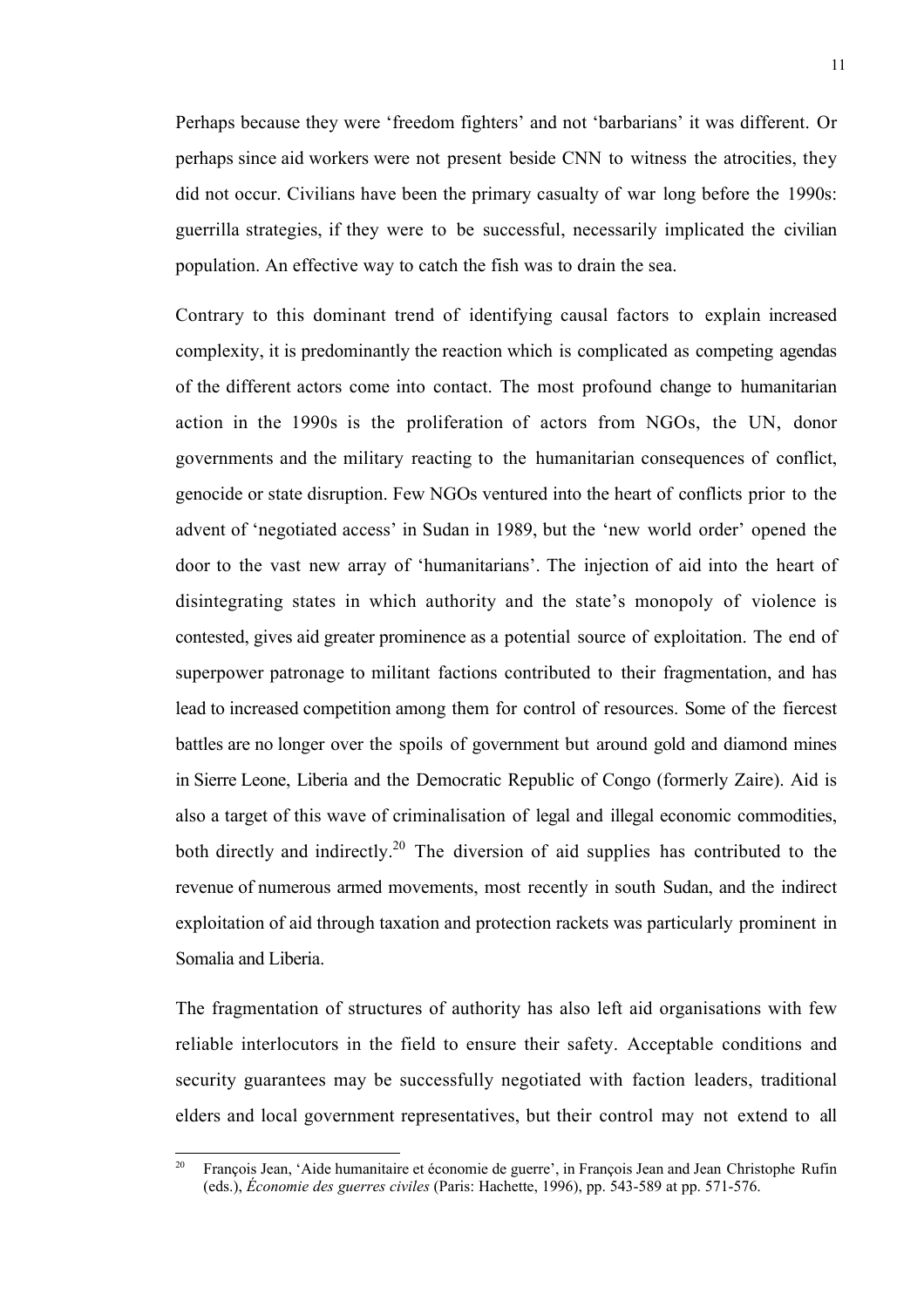armed elements. These changes legitimately cause new concerns for aid agencies in the field. But pursuing the discourse associated with 'complex emergencies' confuses the specificities of war, famine, epidemics, drought, population displacement, massacres, and genocide, and renders irrelevant the precedents from the 'simple' past. One observer recently remarked that the vogue for labelling crises 'complex emergencies' is a means with which to conceal 'that one does not know what is going on'.<sup>21</sup> But more insidious than this, the term actually distorts understanding, making no distinction between the causes of suffering, instead defining the crisis in terms of the required 'multi-faceted response'. How often has the Rwandan crisis been described as a 'complex emergency'? The causes of crises are political, some consequences may be humanitarian. But labelling them 'complex emergencies' and 'humanitarian crises' disconnects the consequences from the causes and permits the international response to be assigned to the humanitarian domain.

The dilemmas confronting humanitarian agencies from the unintended consequences of aid have gained prominence in the 1990s because they are now genuinely unintended. The same 'side-effects' that sustained the 'good' anti-Vietnamese factions in the refugee camps in Thailand, or the anti-Soviet fighters in the Afghan refugee camps, also supported the genocidal former Rwandan regime in the refugee camps in Zaire in the 1990s. No longer in the name of a 'just' cause, the inherent paradoxes of aid have attracted unprecedented criticism, accused of being part of the problem. Government donors, particularly the United States, have capitalised on this as a reason to review the rationale for aid, suggesting that in future it should be tied more closely to foreign policy interests. Senior officials from the US Agency for International Development wrote in the *International Herald Tribune*:

It now seems clear that in those camps more than a million people were controlled against their will by the perpetrators of genocide in Rwanda… Shocking but true, the provision of humanitarian assistance by the United States, the European Union and others helped those who committed genocide to control these people for more than two years…The future

<sup>&</sup>lt;sup>21</sup> Gwyn Prins, 'Modern Warfare and Humanitarian Action', Final Report of ECHO-ICRC Seminar, p. 13.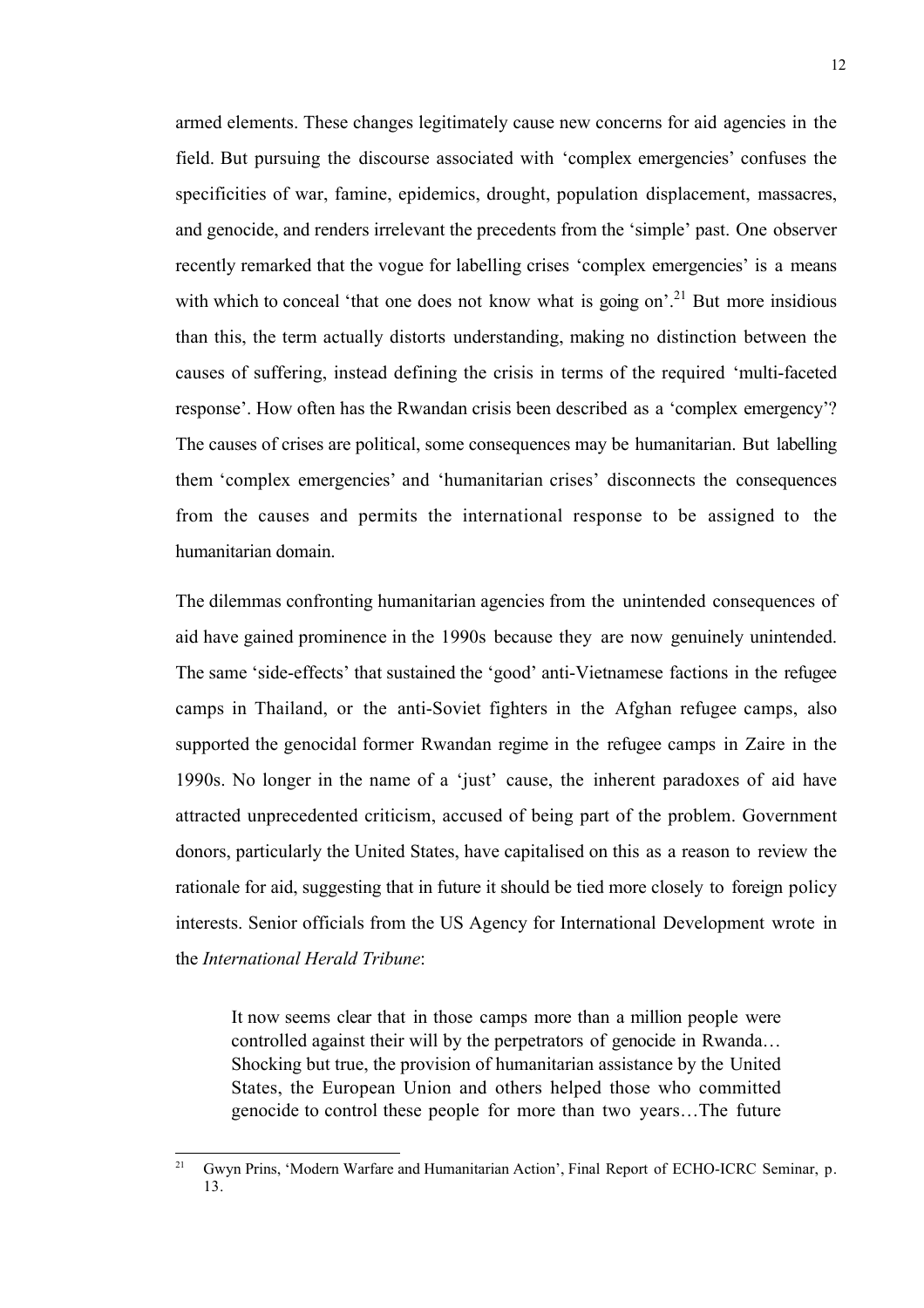course seems clear: Humanitarian aid must be linked more closely to our foreign policy. $22$ 

Feigning prior ignorance of the militarised nature of the Rwandan refugee camps and blaming aid for the problem was a shameless attempt to shed responsibility for the failure of political leaders to address the causes of the problem. Fears of 'another Somalia' paralysed the political and military machinery of the UN and member states in January 1994, when allegations of plans to 'exterminate the Tutsi' were first transmitted to New York by General Dallaire, the Commander of the UN peacekeeping force in Rwanda (UNAMIR).<sup>23</sup> According to Dallaire, only 5,000 troops with an appropriate mandate would have been sufficient to stop the genocide once it began in April.<sup>24</sup> but the bulk of the UN force was withdrawn. Having made a concerted effort to avoid American engagement to stop the genocide, even ordering US officials to avoid the use of the word 'genocide' because of the moral obligations it invokes, the US was at the helm of the military engagement to fight the war against cholera in the refugee camps in Goma. Boasting that 'the US Government response so far has been massive, aggressive, and immediate as possible', $^{25}$  the cholera vibrio was defeated while the Rwandan leaders and army who orchestrated the genocide and the population exodus to Zaire, regrouped and settled in the refugee camps, in full view of the US, Israeli, French, Japanese, Canadian and Dutch military contingents. Bestowed with a humanitarian mandate, the military forces could participate in the dramatic rescue without risking protracted and potentially dangerous engagement in the political arena, which might have generated adverse domestic repercussions.

 $22$ <sup>22</sup> J. Brian Atwood and Leonard Rogers, 'Rethinking Humanitarian Aid in the New Era', *International Herald Tribune*, 12 March, 1997, p. 10. The authors are the administrator of US Agency for International Development and the acting administrator of its Bureau for Humanitarian Response, respectively.

<sup>&</sup>lt;sup>23</sup> Interview with Iqbal Riza, former deputy head of DPKO under Kofi Annan and currently Chief of Staff to the UN Secretary General, Annan. Accessed 8 April, 1999. Erreur! Signet non défini.

<sup>24</sup> See Scott Feil, *Preventing Genocide: How the Early Use of Force Might have Succeeded in Rwanda* (New York: Report to the Carnegie Commission on Deadly Conflict, 1998).

<sup>&</sup>lt;sup>25</sup> Prepared statement of Brian Atwood to the 'Crisis in Central Africa' hearing before the Subcommittee on African Affairs of the Committee of Foreign Relations, US Senate, 26 July 1994, p. 9.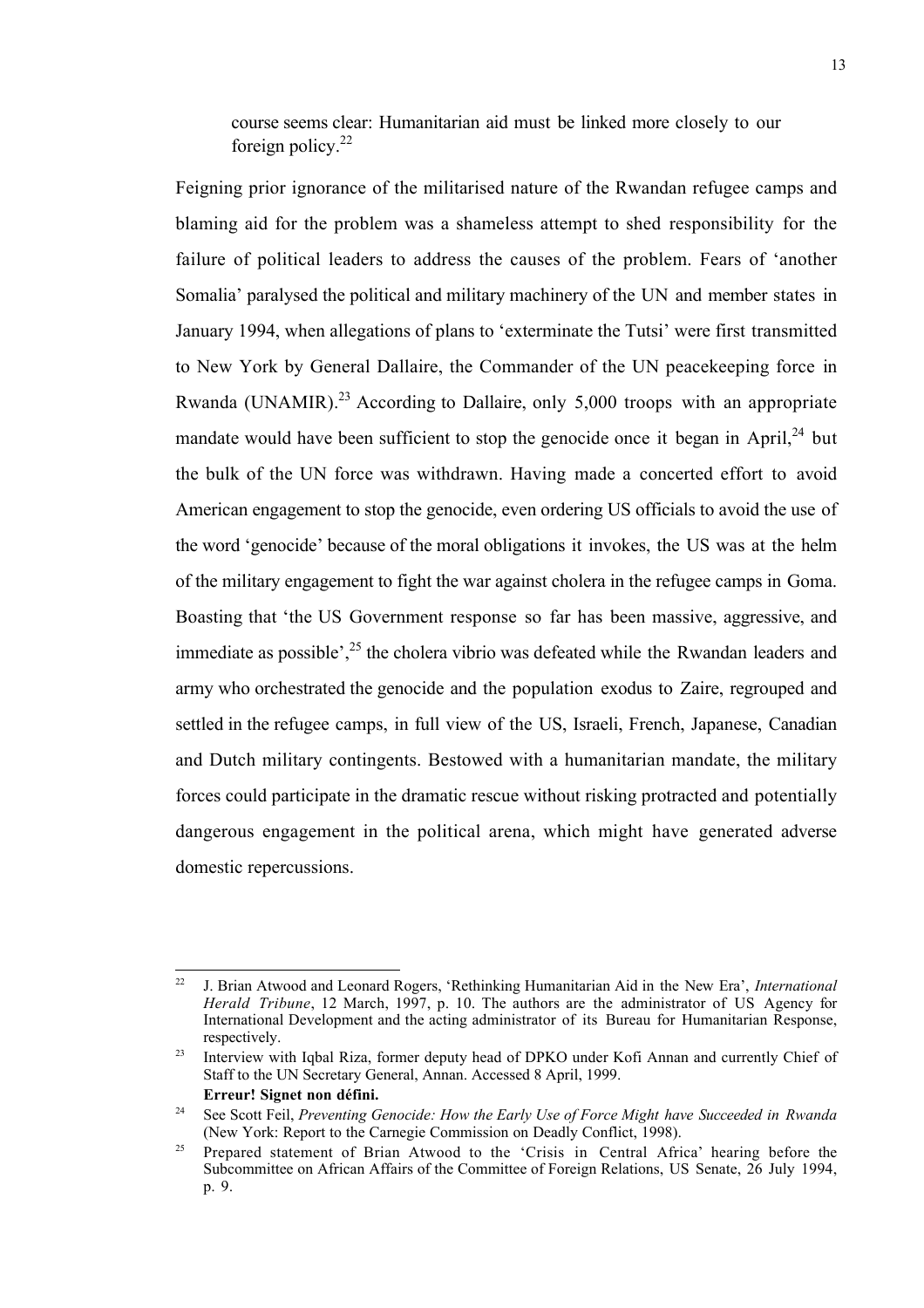Humanitarian action has thus transformed from being a tool with which governments pursue foreign policy objectives to a tool with which to avoid foreign policy engagement. Furthermore, it has now also become a convenient scapegoat for failures in resolving crises which are misleadingly labelled 'humanitarian'. The situations which create a need for humanitarian assistance, the context in which this aid is provided, and the resolution of the causes of human distress are all determined in the political sphere. Unless the political parameters of crises are addressed, humanitarian action is doomed to failure. The purpose of humanitarian action is to put the concerns of humanity first, and aid organisations prioritise the humanitarian imperative to alleviate suffering, particularly in the critical phase of a relief operation. International military contingents and humanitarian organisations suffer from the same fate if either are deployed in isolation of an overall diplomatic strategy to address the causes of the conflict.

# 3. Military – NGO Cooperation in Disrupted States

The end of the Cold War, it was hoped, would usher in a new era of stability and justice. No longer would Western leaders need to support authoritarian regimes as bulwarks against the spread of communism, and humanitarian aid could be deployed in accordance with its original purpose. Appeals to the inviolability of state sovereignty were no longer going to protect brutal regimes from external scrutiny, and military forces were to be deployed in support of humanitarian ideals. The first test of the 'new humanitarian world order' came with Operation Provide Comfort in 1991 in defence of Iraqi Kurds who were oppressed by the forces of Saddam Hussein. Bernard Kouchner, the staunchest humanitarian advocate of the *droit d'ingérence* (the right to intervene) celebrated this 'extraordinary development in our century of horrors and massacres [:] for the first time the international community prevented a genocide, for the first time it permitted a population which was expelled to return to their villages and their land'.<sup>26</sup> Other successes followed in which the roles of the military complemented those of the aid agencies. From August 1992 to February 1993, for example, the US military

<sup>&</sup>lt;sup>26</sup> Bernard Kouchner, 'Sauver les corps', Action Humanitaire Devoir d'Ingérence: Naissance d'un nouveau droit. *Les Cahiers de l'Express*, March 1993, p. 6.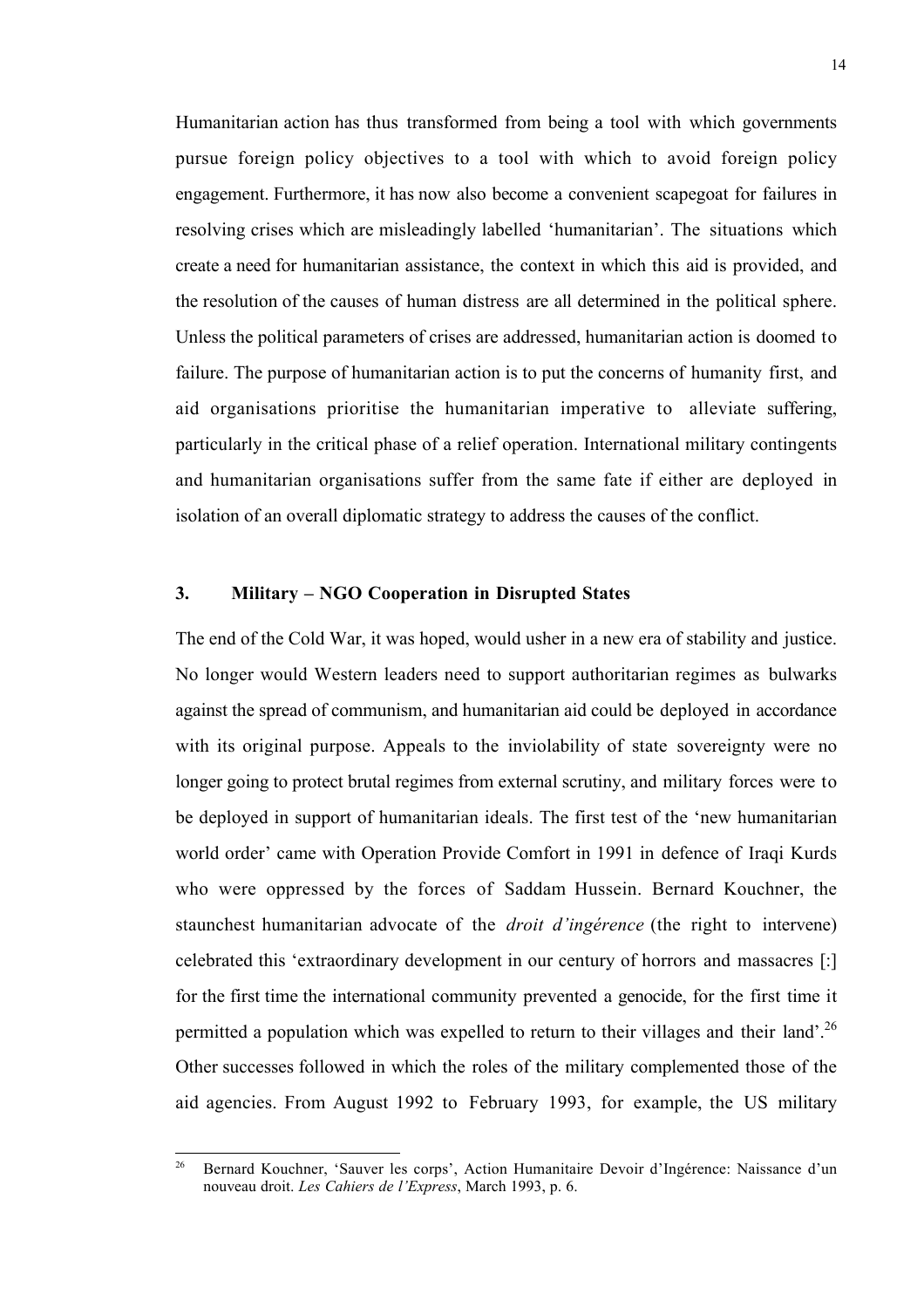conducted Operation Provide Relief, an airlift which delivered food from Mombasa to aid organisations on the ground in Somalia.

Aid organisations have also publicly called for military intervention when confronted with massive human rights abuses, most vocally in Rwanda during the 1994 genocide. But the absence of any response in Rwanda reversed the last vestiges of optimism held by aid organisations of the new humanitarian world order, already tarnished by setbacks in Somalia and Bosnia. Rather than alleviating the dilemmas confronting humanitarian aid organisations through creating a humanitarian space in which aid organisations could operate, the military have been increasingly deployed in duplicitous circumstances with ambiguous and restrictive mandates. Furthermore, the appearance of the military in the disaster zone has added another, invariably louder, voice to the array of actors responding to the crisis. Having a different fundamental purpose to that of the humanitarian organisations, inevitable clashes and misunderstandings have ensued. Two major sources of recent frustration have been the preference of UN Security Council members for limiting the mandates of military forces to a 'humanitarian' role; and the dominance of the military 'end-state' which accompanies military deployment. Naturally, military forces need a goal and direction, but the high financial and political investment by politicians in such ventures often leads to a politically expedient outcome, to the detriment of longer-term solutions.

#### *Mandates*

As highlighted in the example from Goma above, limiting military engagement to humanitarian tasks imbues it with the same short-comings as humanitarian aid: the efforts are only addressing the symptoms, not the causes of the problem. The cholera epidemic in Goma was arrested, but the more profound problem of the presence of the former Rwandan government and army in the refugee camps, which only a military or police presence could have averted, was ignored, resulting in the prolongation of the Rwandan conflict to the present day. The failure of the UN member states to contribute military or police personnel to the refugee camps left humanitarian aid organisations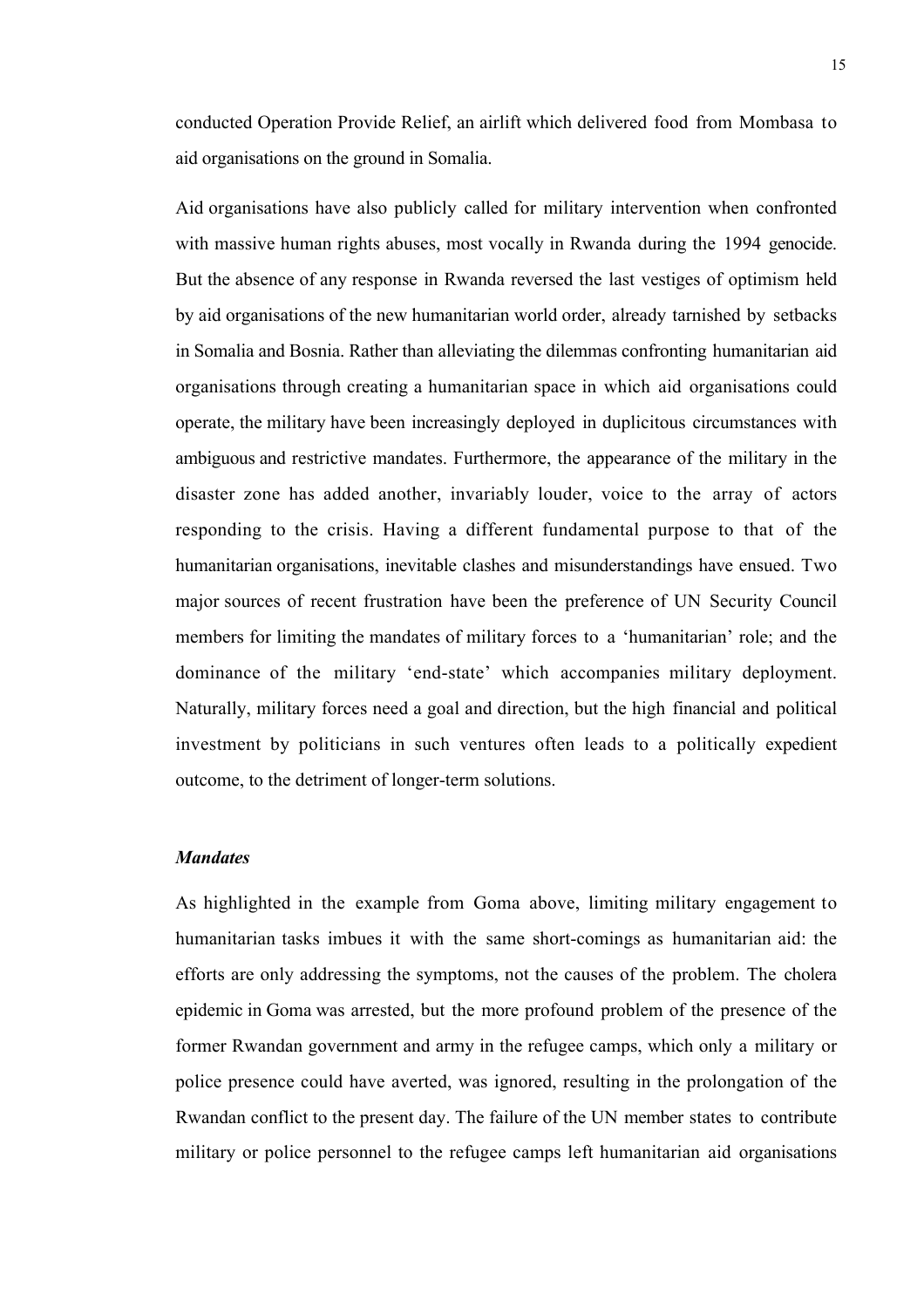with a terrible dilemma. Should they prioritise the humanitarian imperative to provide aid to the camps, thereby strengthening the power of the former Rwandan regime residing therein, or prioritise the consequences of the aid and withdraw from the camps, thereby abandoning the *bona fide* refugees to their fate? Unlike other contexts in which remaining neutral in the conflict is an important pre-condition for the legitimacy of peacekeeping forces, international law condemning genocide and providing for the exclusively civilian nature of refugee camps caused no such constraints. There was no clearer case for intervention than during the Rwandan genocide and in the refugee camps: the UN and member states cannot be neutral when confronted with preventing and punishing genocide.

More muscular mandates were given to the military forces in Somalia and Bosnia than to those in Goma, with the military tasked with providing protection, not just material assistance. But the object of protection was humanitarian convoys and personnel, not the local people. The provision of humanitarian aid is a means to an end, the end being the preservation of life and dignity. While insecurity can prevent aid reaching vulnerable populations, the deployment of military forces to protect the means in isolation of the ends is a dangerous travesty. A full belly does not provide civilians with protection. What is the point of protecting the aid supplies when the civilians it is intended to assist are in greater danger of losing their lives to violence? The most appalling consequence of the limited mandate is the false sense of security it provides to civilian populations. In Kigali, Kibeho and Srebrenica troops have stood helplessly by and witnessed the slaughter of civilians because their mandate did not extend to such a role. And to compound the tragedy, the lessons learned by the UN system is not that the abandonment was, in the words of General Dallaire, '*inexcusable by any human criteria*<sup>', 27</sup> but that efforts should be made in future to reduce the expectations.

Many Rwandese believed that the United Nations was there to stop the genocide and were bitterly disappointed when this was not the case… UNAMIR should have done more to inform the public about its limited

 <sup>27</sup> Romeo Dallaire, 'The End of Innocence: Rwanda 1994', in Jonathan Moore (ed.), *Hard Choices: Moral Dilemmas in Humanitarian Intervention* (Oxford: Rowan & Littlefield, 1998), pp. 71-86 at p. 79 (italics in original).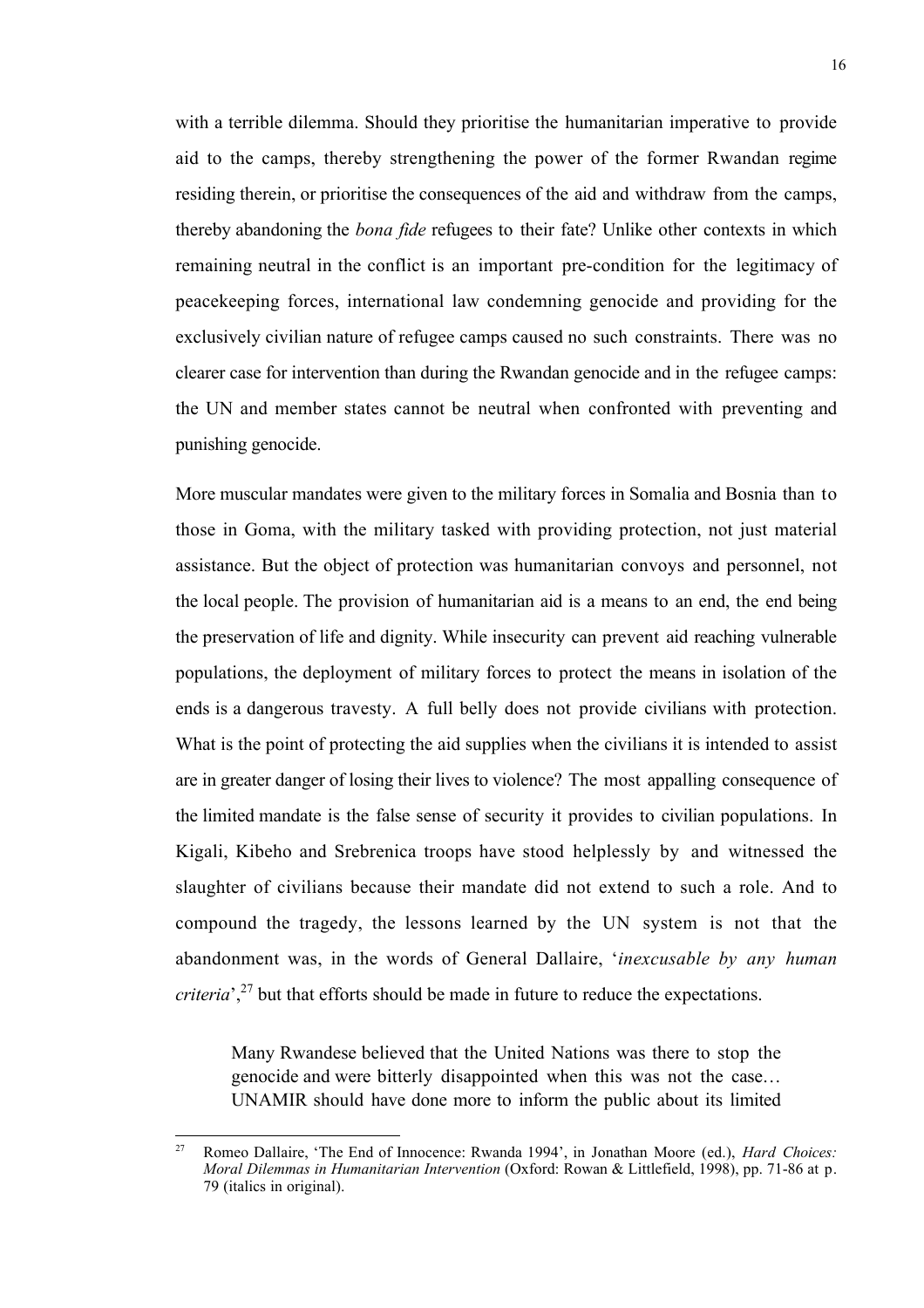role and mandate early on, particularly for the protection of civilians at risk, so as not to give the people a false sense of security. This might have also averted disasters such as the Kibeho massacre, where internally displaced people in the Kibeho camp believed that UNAMIR soldiers would protect them from the RPA.<sup>28</sup>

This enormous travesty begs the question of the purpose of military intervention. In whose interests are the armed forces intervening?

## *End States and Political Expediency*

The fanfare that accompanies military forays to address the humanitarian consequences of state disruption contributes greatly to the mobilisation of funds for the entire program. One only needs to glance at the tins of chicken pate, foil-wrapped cheeses and fresh fruit and milk provided to the Kosovar refugees to realise that budget allocations are greater there than in forgotten tragedies away from the media spotlight. But just as politicians can gain domestic kudos from the public show of compassion – as George Bush did through sending troops to Somalia in his final days in office – so they can rapidly lose support when casualties appear, as changes in American attitudes to Somalia and Belgian attitudes to Rwanda, attest.

One of the most important lessons to come from the mistakes of Somalia is that strict objectives must be set in advance of the military deployment and an 'end-state' identified that, when reached, signals the successful completion of the mission. Even as American troops landed in Somalia, no agreement had been reached between the UN and the US Administration regarding crucial details of the mission such as the disarmament of factions. Unclear objectives led to a swing from under-engagement to overengagement<sup>29</sup> as the operation faced increasing opposition from the factions and the Somali people. Subsequent peace operations have been more firmly aligned to specific objectives, such as the facilitation of free and fair elections in Cambodia.

 $28$ <sup>28</sup> *Comprehensive Report on Lessons Learned from United Nations Assistance Mission for Rwanda (UNAMIR), October 1993-April 1996* (New York: Lessons Learned Unit, Department of Peacekeeping Operations, 1996), p. 42.

<sup>29</sup> John Sommer, *Hope Restored? Humanitarian Aid in Somalia 1990-1994* (Washington: Refugee Policy Group, 1994), p. 117.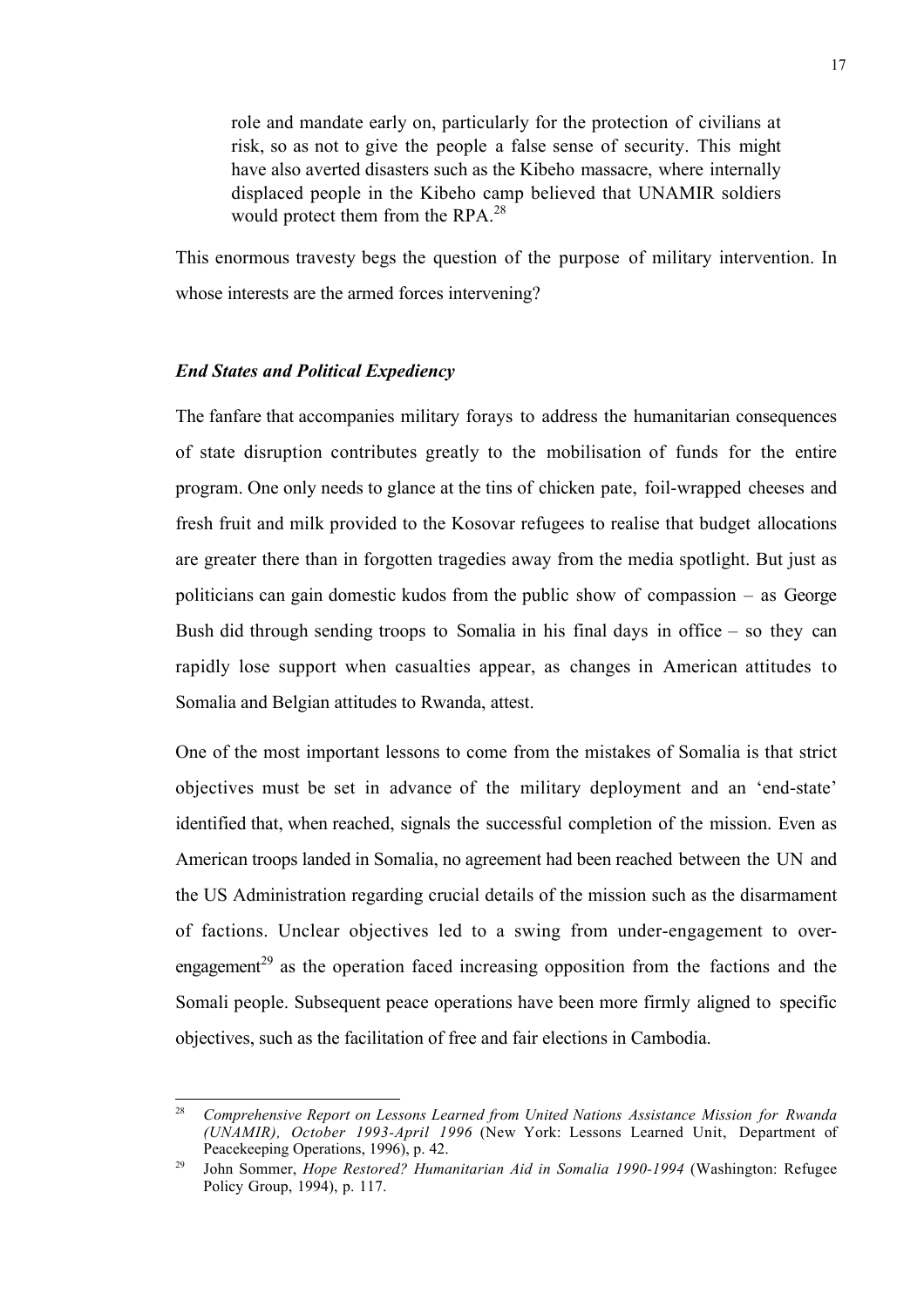The establishment of an end-state is not, in itself, problematic as all external interveners need to identify the point at which their assistance is no longer required. However, the huge investment of money and political reputation inherent in multi-faceted responses tends to sway donors and politicians towards the most politically expedient result, often to the detriment of longer-term solutions, particularly when the agenda of the interveners is not shared by the people in whose name they intervened. One of the first effects of the US intervention in Somalia, for example, was the recognition of General Aideed and Ali Mahdi as the legitimate representatives of the Somali people with whom to negotiate. In one move, the US Special Envoy, Robert Oakley, undid months of thoughtful negotiation by the former representative of the UN Secretary-General, Mohamed Sahnoun, who had gained the respect and trust of the traditional elders and grassroots associations which he was promoting as alternative sources of power to that of the warlords. Relations with Aideed fell apart, and UNOSOM tried to re-establish links with the traditional leadership in order to forge a civilian government. But again political expediency undermined efforts to reconstitute political and social order, as the UNOSOM political leadership imposed Western notions of democracy and rigid timetables on the Somali elders. The push for an outcome neglected the importance of the process and doomed the expensive efforts to failure.

The push towards the end-state invariably prioritises the achievement of short-term stability over issues of reconciliation and justice, to the obvious detriment of longer-term issues of governance and legitimacy. Experiences from Rwanda are particularly pertinent. The solution to the Rwandan crisis was associated with the return of the refugees and the stability of the governing regime, thus when a report suggesting that the RPA had killed up to 40,000 civilians on its march to Kigali, Boutros-Ghali, at the request of the US Government, suppressed the report, claiming that 'it does not exist'.<sup>30</sup> Naturally the UN was reluctant to criticise human rights abuses against the new government when it had done nothing to prevent genocide, and was protecting the perpetrators of the genocide in UN-sponsored refugee camps. But the lack of

 <sup>30</sup> For a discussion of the Gersony Report see Alison Des Forges, *Leave None to Tell the Story: Genocide in Rwanda* (NY: Human Rights Watch, March 1999). Erreur! Signet non défini..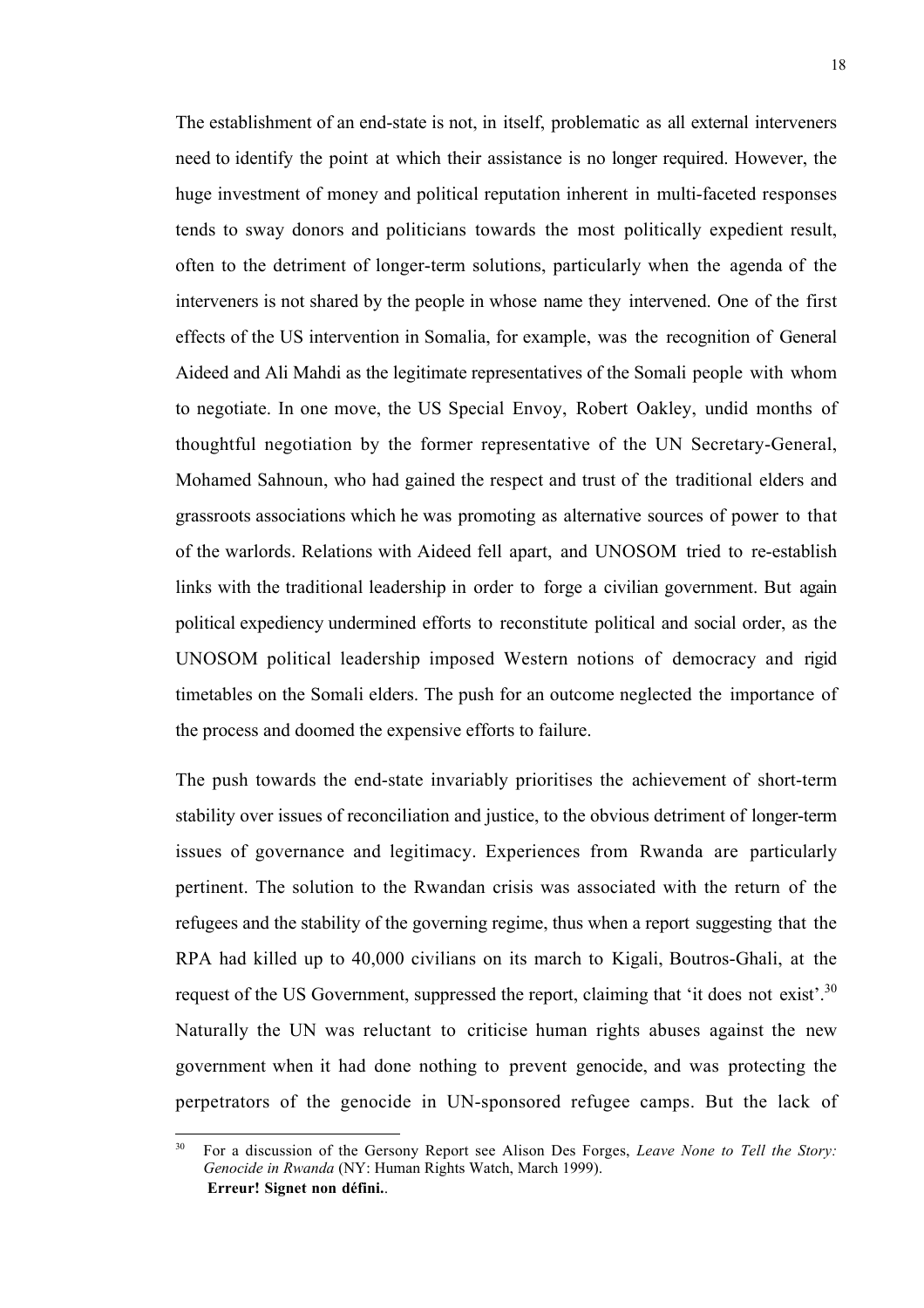condemnation of these initial killings and subsequent ones such as occurred at the Kibeho camp for the displaced in April 1995, condoned such acts and assisted in the rise of Tutsi hardliners to power at the expense of the moderate members of government.<sup>31</sup> This, in turn, reduced the possibilities for refugee repatriation. Although most observers emphasise the influence of the *genocideurs* in the camps in preventing the return of the refugees, the insecurity inside Rwanda was also to blame for the stalemate in the refugee crisis. As the Special Envoy of UNHCR, Carol Faubert, said in an interview with *Le Monde* in July 1995: 'The violence has disappeared in the camps, but it could recur. For the moment, three months after the Kibeho massacre, the camp extremists have no need to discourage the refugees from returning.'32

The Kibeho massacre highlights another dimension of the clash between humanitarian objectives and political objectives which come to the fore in the push for an end-state. Members of UNAMIR and the Independent International Commission of Inquiry<sup>33</sup> into the massacre have apportioned some of the blame to the NGOs operating in Kibeho for not having cooperated more fully with attempts to close the camp and return the people to their communes of origin. The Rwandan government had legitimate reasons for wanting to close the camps, in particular, strong suspicions that the camps sheltered *genocideurs* who were responsible for continuing instability in the south. But the innocent inhabitants of the camp also had legitimate fears of returning to their homes including: widespread incidents of violence and insecurity throughout the country; the growing number of arrests of genocide suspects, many of whom even the government admitted were innocent;<sup>34</sup> and the illegal occupation of houses by returnees from the

In August 1995 two senior Hutu members of the government, the Prime Minister, Faustin Twagiramungu, and the Minister of the Interior, Seth Sendashonga, were sacked for being critical of the extremist measures employed by elements of the armed forces. The hardening of the regime was also associated with the rise of the 'Ugandan Colonels' to power within the RPA, and the reshuffling of government posts which sidelined the more moderate ministers and empowered people close to the regime leaders and those who were considered to be compliant. See Gérard Prunier, *Rwanda: The Social, Political and Economic Situation in June 1997* (Writenet, July 1997).

<sup>&</sup>lt;sup>32</sup> Jean Hélène, 'Des organisations humanitaire reprochent aux autorités rwandaise de ne pas favoriser le retour des exilés', *Le Monde*, 30-31 July, 1995, p. 4 (my translation).

<sup>33</sup> Marc Brissel-Foucault, et al, *Report of the Independent International Commission of Inquiry on the Events at Kibeho, April 1995* (Submitted to the Government of Rwanda, 18 May 1995).

<sup>34</sup> Howard Adelman and Astri Suhrke, 'Early Warning and Conflict Management. Study 2 of *The International Response to Conflict and Genocide: Lessons from the Rwanda Experience* (Copenhagen: Steering Committee of the Joint Evaluation of Emergency Assistance to Rwanda, 1996), endnote 132, p. 94.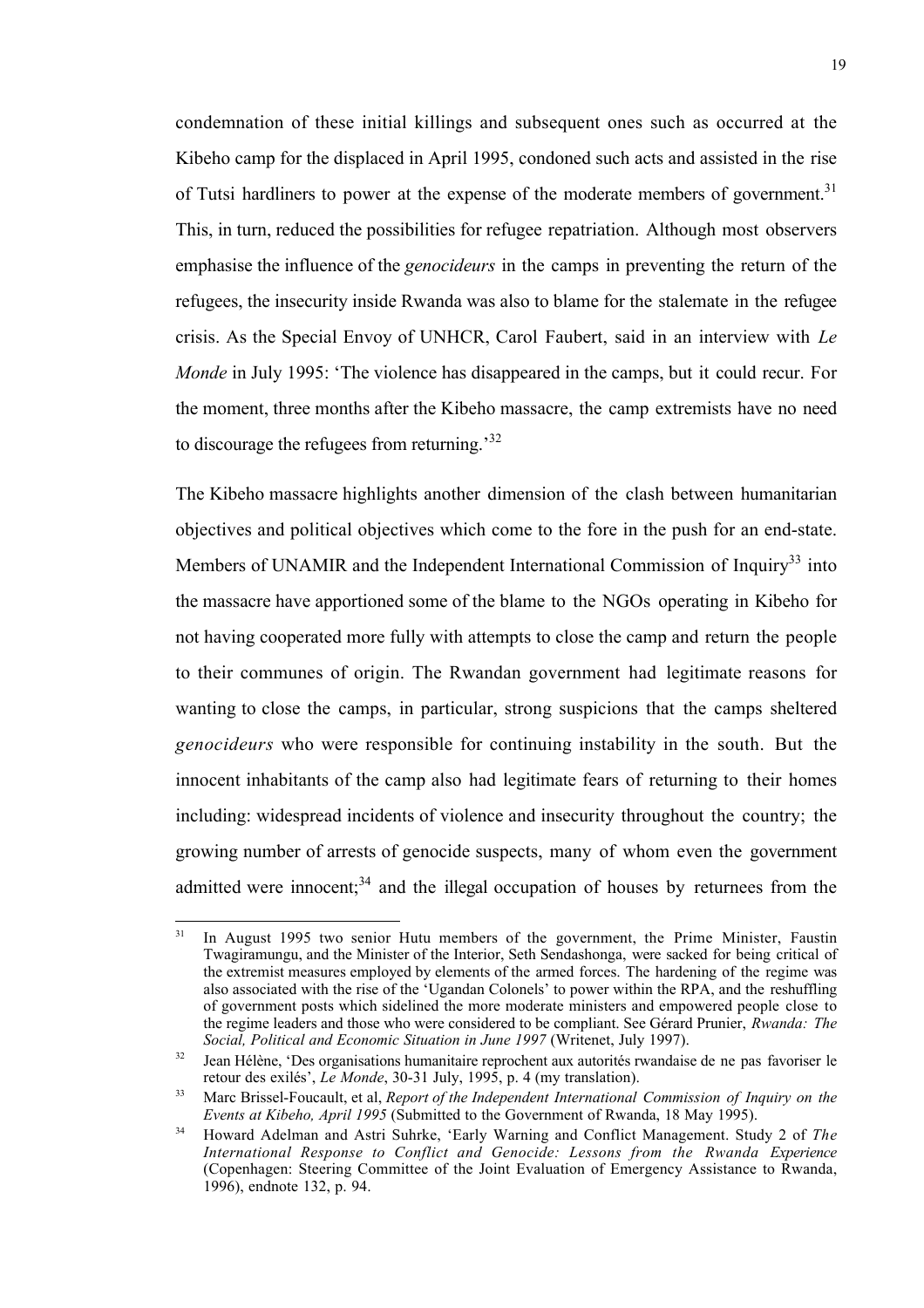Tutsi diaspora, complaints against whom could result in false accusations of guilt and hence imprisonment. Moreover, even the report of the Commission of Inquiry noted that in March 1995 only 60 percent of the 37,000 IDPs who had returned to their home communes had stayed there.<sup>35</sup> When the IDPs resisted the camp closure between  $300$ persons (according to the Rwandan Government) and 4,000 persons (UN and MSF estimates)<sup>36</sup> were killed.

Apportioning some blame to the NGOs for the slaughter illustrates the depth of misunderstanding of the purpose of humanitarian aid organisations and the priority they attach to the concerns of humanity. To forcibly repatriate a refugee to their country of origin is a violation of refugee law. Refugee asylum is premised on the principle that if the state cannot uphold its responsibility to provide protection to its nationals, then a country of asylum, with the assistance of UNHCR if requested, will provide such protection. The same law does not extend to people who have not crossed an international border, but the principle is the same. For a humanitarian aid organisation to have assisted in the return of people against their will and in fear of their lives would have been contrary to its commitment to put the concerns of this population before other considerations. The NGOs may have agreed to participate in the closure of the camps during the planning stages of the operation, but when it became clear that the camp inhabitants did not want to return home, the NGOs were right to object to their forced removal. To accuse NGOs of responsibility for the killing through their noncooperation is absurd. The men who ordered and carried out the killings are to blame for the massacre. The refusal to participate in such a process is a legitimate ethical choice. As Rony Brauman has articulated in reference to other situations, 'deciding to act means knowing, at least approximately, why action is preferable to abstention.<sup>37</sup> Had international personnel been aware that the Rwandan Patriotic Army would open fire on the displaced population if they did not leave the camps, then they were obliged to

 <sup>35</sup> Brissel-Foucault, *Report of the Independent International Commission of Inquiry,* p. 6.

<sup>36</sup> *Report Kibeho IDP camp, Gikongoro prefecture from 17 April to 24 April 1995* (Kigali: United Nations Human Rights Field Operations Rwanda, 1995), p. 16 and *Rapport Kibeho* (Amsterdam, Barcelona, Brussels, Geneva and Paris: Médecins Sans Frontières unpublished report, May 1995) as cited in Jean-Hervé Bradol and Anne Guibert, 'Le temps des assassins et l'espace humanitaire, Rwanda, Kivu, 1994-1997', *Hérodote*. No. 86/87, (1997), pp. 116-149 at pp. 128-129.

<sup>&</sup>lt;sup>37</sup> Brauman, 'Refugee Camps, Population Transfers, and NGOs', p. 192.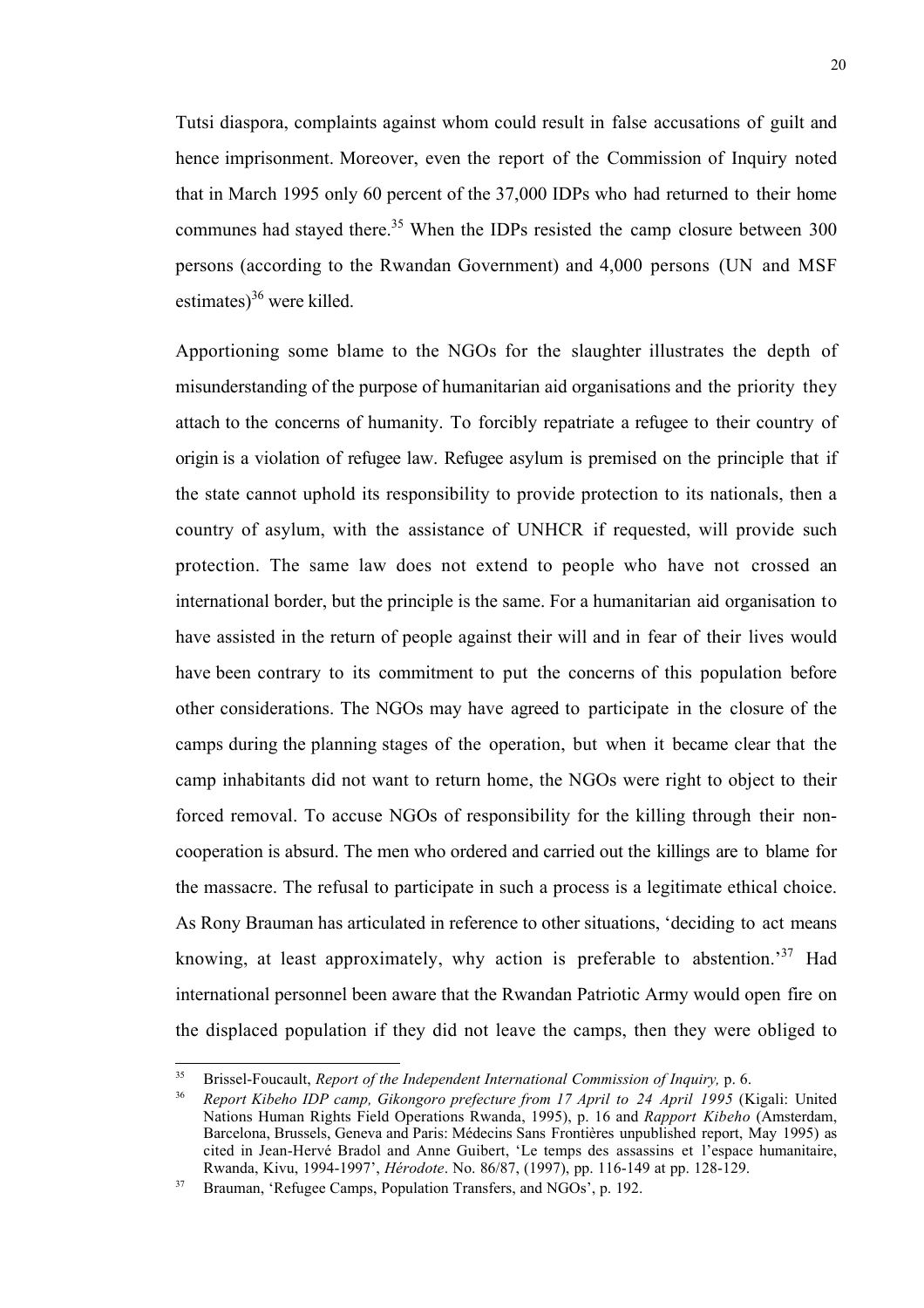pressure the Rwandan Government to prevent human rights abuses, rather than participate in the violation of one set of rights to achieve another. The donors' preoccupation with stability at all cost undermined crucial considerations of justice and helped set the stage for the Rwandan army and Zairian rebel attacks on the Rwandan refugee camps in Zaire in late 1996, which resulted in further massive loss of human life.

Thus some of the constraints to effective military-NGO cooperation in disrupted states derive from the limited mandate bestowed on military forces which, while useful logistically, does little to address the crux of the crisis. Further complications arise when a rigid end-state is imposed, with which all aid agency activities are expected to conform. Aid organisations which express concerns at the attachment of humanitarian aid to the political goals of the peace process are branded uncooperative and obstinate. But the use of aid as a tool of peace violates the humanitarian principle of impartiality which maintains that aid be given according to need as the only criterion. Similarly, accepting armed escort and permitting the military to negotiate on behalf of aid organisations jeopardises the future of aid activities if the peace operation turns sour. The intervention of the military in a disrupted state is bound to generate some winners and some losers: neutrality is only as valid as the local perception. Thus aid organisations are often better off establishing their own relationships with local authorities and building relationships of trust, independent of the political and military structures. The dilemmas which frequently confront humanitarian aid organisations have no obviously right and wrong response, and aid organisations must weigh up the pros and cons of their action irrespective of the 'quick fix' priorities associated with military intervention.

## Conclusion

This paper has attempted to shed some light on the diversity of ways in which NGOs have responded over the last 30 years to the difficulties and ethical dilemmas inherent in the provision of humanitarian assistance. The prevailing discourse of the 1990s emphasises changes in the global environment, but the dichotomy between the Cold War period and the post-Cold War period is overstated. Labels like 'complex emergency'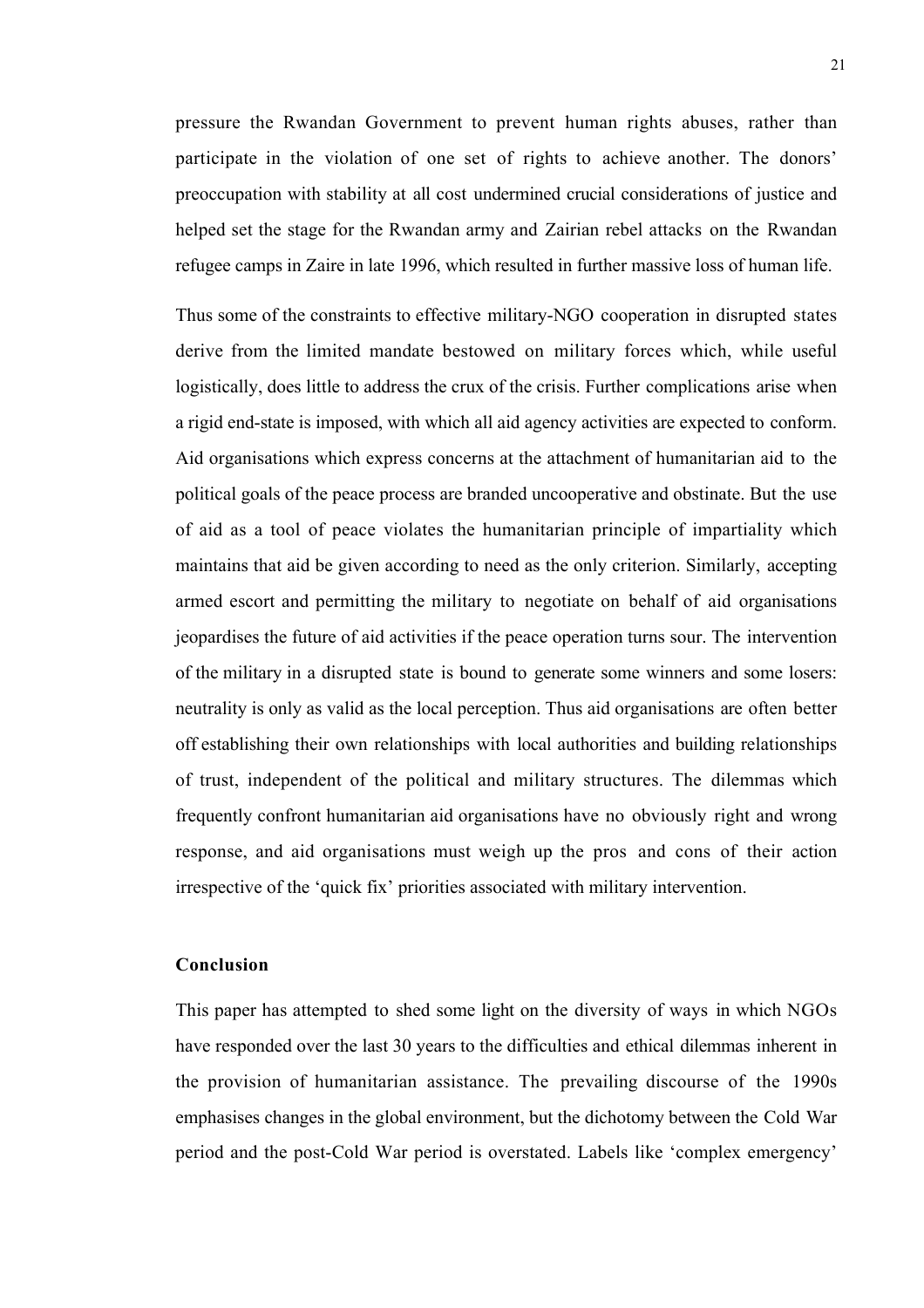blur rather than illuminate the causes of crises and the most appropriate response, and undervalue genuine changes in the nature of conflict which impact upon the provision of aid, such as the fragmentation of combatant groups and the criminalisation of economic activity. The proliferation of actors and the insertion of aid into the heart of conflicts has increased the stakes of humanitarian aid in disrupted states, but the fundamental ethical dilemmas and the choices they impose, remain the same. Were aid organisations right to provide food aid inside Bosnia, thereby encouraging people to stay and risk violence at the hands of the Bosnian Serbs, or was it better to transport them to safety, thereby contributing to the policy of ethnic expulsion? Are organisations right to protest the Taliban's prohibition on the employment of women and withdraw their assistance from the country, or is it better to ignore this issue in favour of continued assistance to the Afghan population, thereby risking condoning the policy through acquiescence? Should NGOs have agreed to Charles Taylor's demands for 15 percent of all aid entering his territory in 1995 in order to access the severely malnourished Liberian inhabitants, or should concerns about fuelling the war economy have taken precedence?

The prominence of humanitarian issues in the 1990s is due to the appeal of humanitarian aid as a highly visible, yet low-risk remedy to human suffering. It serves to mollify the intense, but short-lived, concern of the general public to images of suffering conveyed to their lounge-rooms by CNN, without necessitating a potentially protracted engagement in the affairs of a distant land. In recent years, however, it has become increasingly apparent that aid is not a solution to political crises and may exacerbate the problem when deployed in isolation of diplomatic and political engagement. However, instead of committing to a more robust political policy, statements like that of Atwood and Rogers suggest that governments prefer to divert humanitarian aid away from its primary objective of alleviate suffering, to fulfil instead a similar role to that of the Cold War as a tool of foreign policy. But lacking the strong direction of the Cold War, foreign policy is today promoting minimalist goals of 'stability' and low-cost, quick fix solutions, rather than engagement in more profound issues of justice and human rights.

Cooperation and coordination have become the panacea for difficulties in responding to 'complex emergencies' in the 1990s, and the activities of all aid organisations are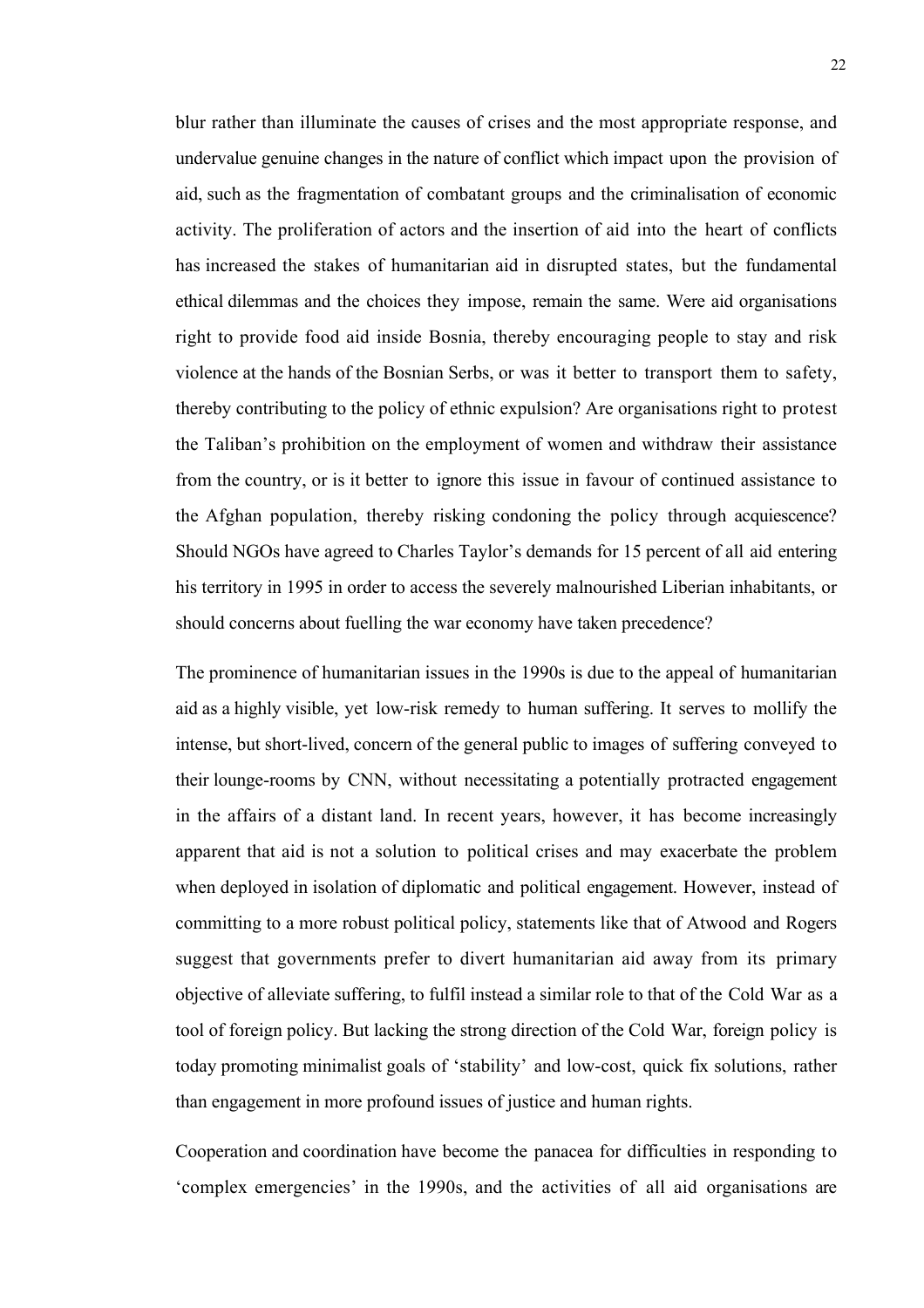expected to conform to the prevailing perspective, particularly when the high-cost military are deployed. Aid organisations, the UN and government donors have increasingly engaged in discussions about regulating the activities of NGOs. Many donors have made adherence to the codes of conducts and minimum standards in the provision of relief.<sup>38</sup> established by NGOs to improve accountability to donors and beneficiaries, conditional to funding, thus turning them from general guidelines to tools of regulation. These standards, however, do not reflect the ethical dimensions of the provision of assistance and, by enforcing conformity in operations, potentially denies the possibility of differing priorities. The technical standards were met in the Rwandan refugee camps, for example, but that did not protect the refugees from attack in late 1996. MSF withdrew from the refugee camps, prioritising considerations of the consequences of the camps over the 'humanitarian imperative' to remain, but this legitimate choice went against the prevailing view and the desire of the major donors. Organisations which espouse different views, based on past experience or differing priorities, are viewed as adversarial in the current climate of consensus. Will NGOs which engage in advocacy or decisions which conflict with the dominant view be excluded from certain fields of activity in the future?

Coordination among the various actors in the field is obviously vital to assure that the needs of vulnerable populations are covered, that duplication of activities is avoided, and to minimise the extent to which the actions of some agencies compromise the actions of others, particularly when negotiating for access and security guarantees. Coordinating NGOs may be like herding cats, but this is preferable to having controls imposed over NGO activity. Who should set the rules and under whose authority should they be enforced? The largest donors are the United States and the European Union, but are their agendas and plans for the reconstitution of social order the same ones desired by the citizens on the ground? The divergence of views among humanitarian actors reflects the lack of clear solutions to ethical dilemmas, and active debate is crucial to a deeper understanding of the issues and choices. The increasing influence of government donors

<sup>&</sup>lt;sup>38</sup> See The Sphere Project. Erreur! Signet non défini.